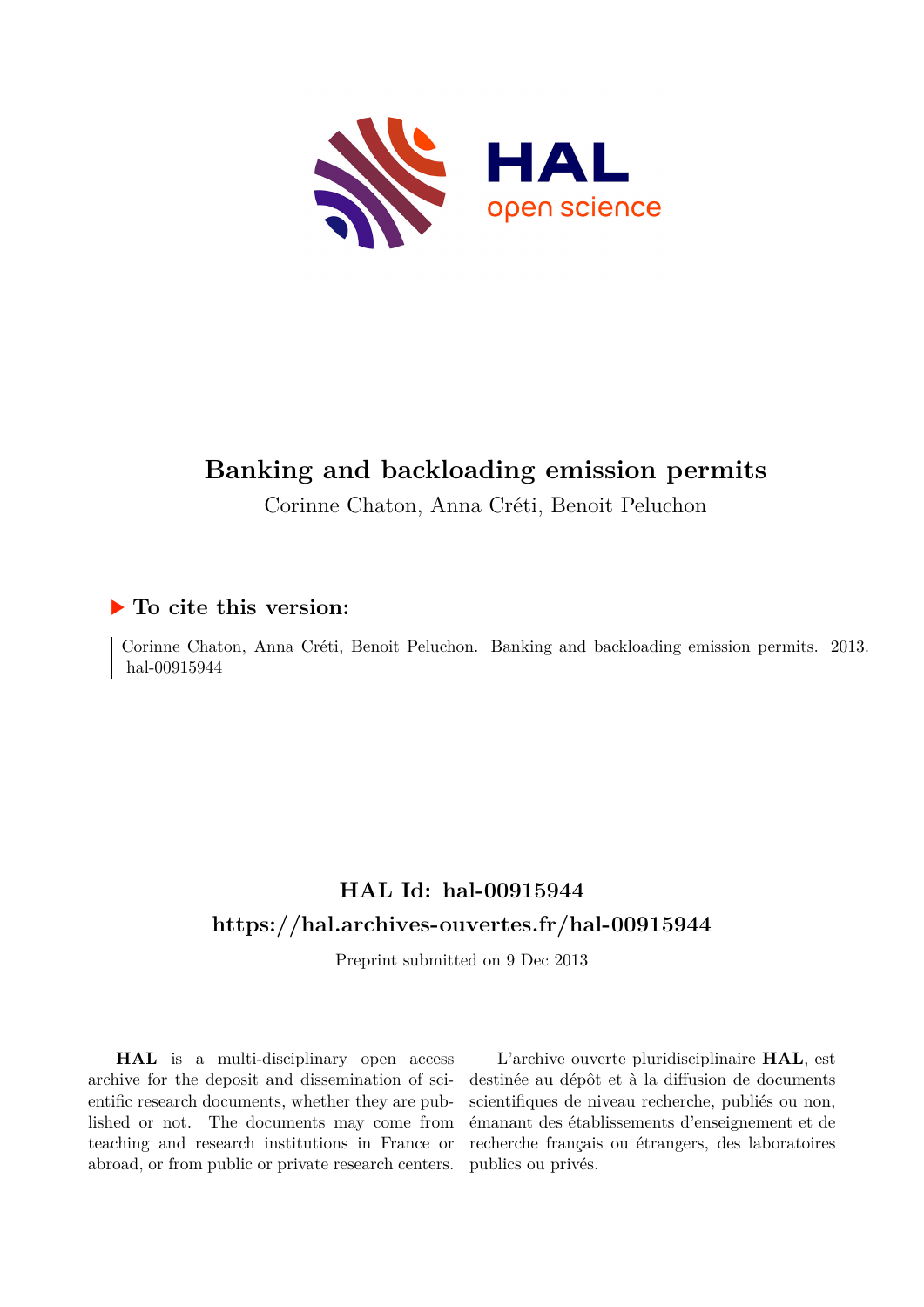

# POLYTECHNIQUE **ECOLE POLYTECHNIQUE**



CENTRE NATIONAL DE LA RECHERCHE SCIENTIFIQUE

# BANKING AND BACKLOADING EMISSION PERMITS

Corinne CHATON Anna CRETI Benoît PELUCHON

*November 2013* 

Cahier n° 2013-30

# DEPARTEMENT D'ECONOMIE

Route de Saclay 91128 PALAISEAU CEDEX (33) 1 69333033 http://www.economie.polytechnique.edu/ mailto:chantal.poujouly@polytechnique.edu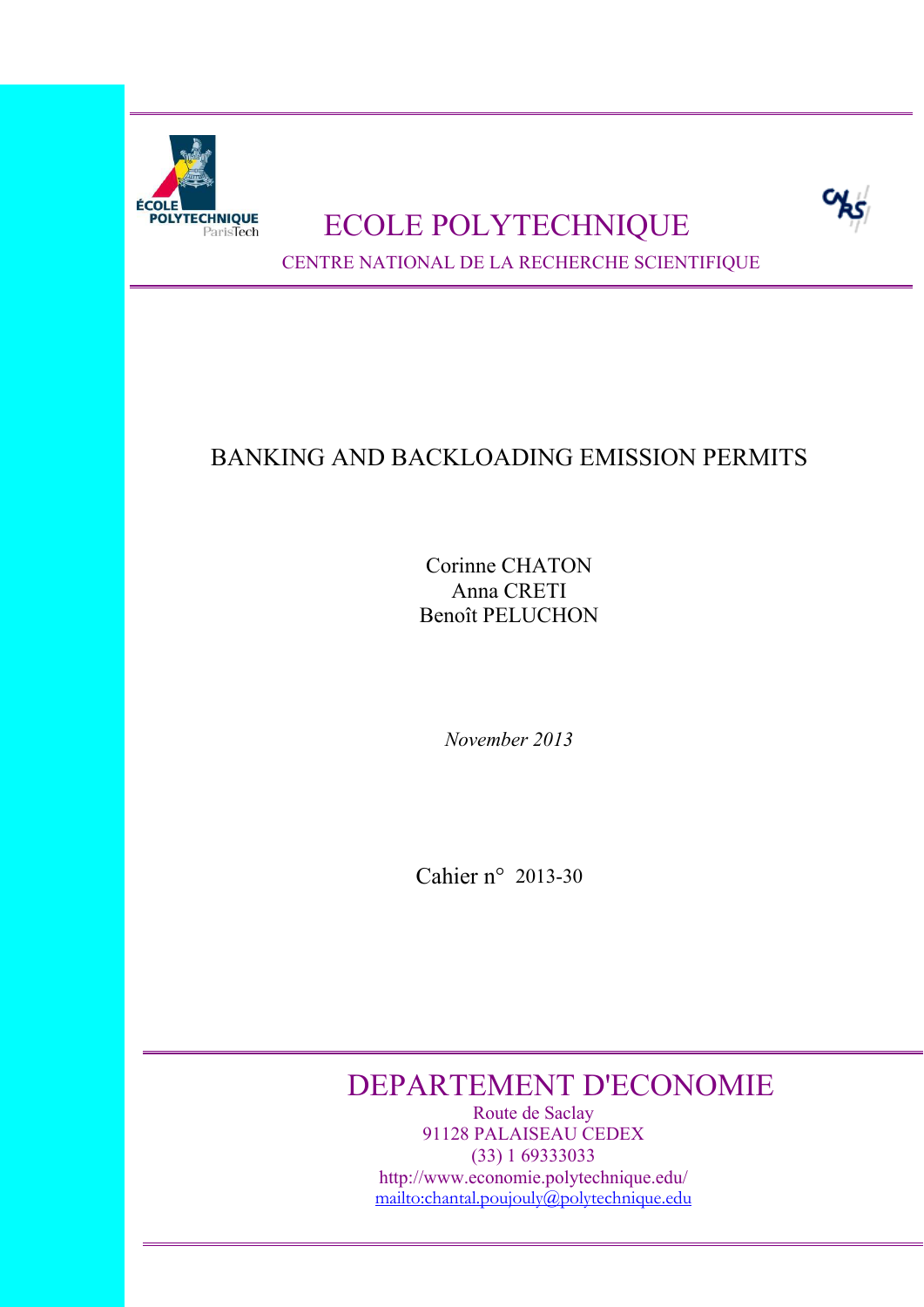# Banking and backloading emission permits

Corinne CHATON<sup>†</sup> Anna CRETI<sup>‡</sup> Benoît PELUCHON<sup>§</sup>

November 2013

#### Abstract

In this article we focus on carbon price dynamics, more specifically the impact of a policy envisaged by the European Commission to increase the  $CO<sub>2</sub>$  price. This policy consists of removing a share of the allowances allocated for a period in order to reallocate some or all of them during the following period. To analyze the impact of this backloading we determine the  $CO<sub>2</sub>$  market equilibrium with and without the policy, considering not only the market for permits but also the output market of regulated sectors. We propose a two-period model without uncertainty, where the market for permits is perfectly competitive, and the output market can be either competitive or oligopolistic. First, we define the condition for which banking from one period to another is optimal. This condition, that is the absence of arbitrage opportunities  $(AOA)$ , depends on not only from the per period initial allocation but also on production market fundamentals. When this condition is satisfied, the market for emission is shown intertemporally efficient. Second, we show that the "back-loading" policy may be such that the  $AOA$  is no longer verified and thus create inefficiencies or being ineffective.

JEL Code: D4,  $Q58 - Key$  words:  $CO<sub>2</sub>$  prices, banking, backloading, ETS reform.

We thank Khalil Helioui for its comments and suggestions. The views, assumptions and opinions expressed in this paper are those of the author and do not necessarily reflect the official policy or position of EDF.

<sup>&</sup>lt;sup>†</sup>EDF R&D, FiME (Finance for Energy Market Research Centre) and CABREE (Centre for Applied Business Research in Energy and the Environment). Phone: + 33 1 47 65 36 46. Fax: + 33 1 47 65 37 34.

<sup>&</sup>lt;sup> $\ddagger$ </sup>CECO, Ecole Polytechnique.

 $$EDF$  R&D.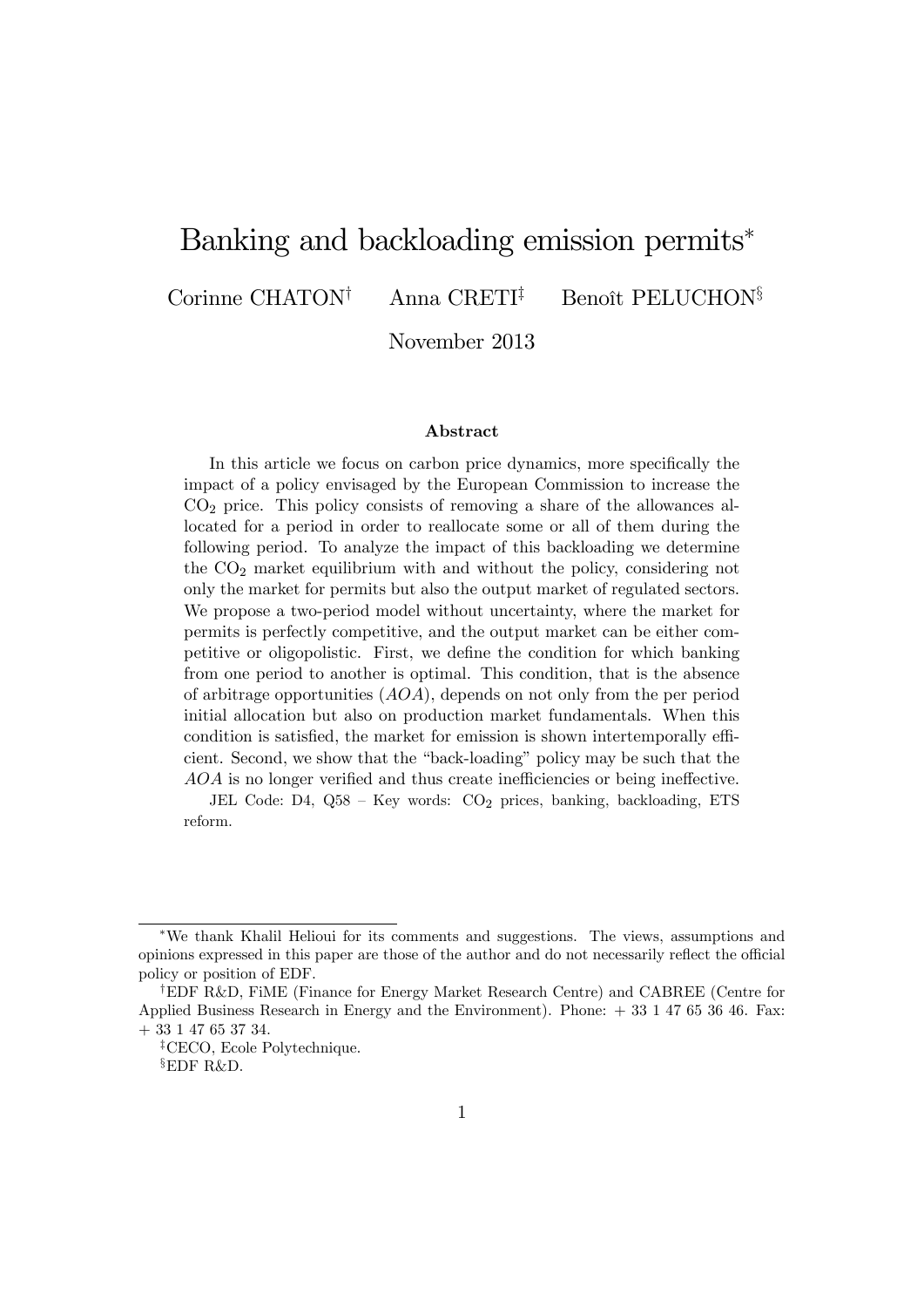### 1 Introduction

The EU–ETS has undergone significant changes since its inception in 2005. During the first phase  $(2005-2007)$  the permit price collapsed and reached zero during the last months of 2007, when it became clear that too much allowances were issued (see Figure 4 in Appendix [9.1\)](#page-18-0). In response, the Climate and Energy Package, adopted in December 2008, authorized the banking of permits between different phases, ie the ability to use permits issued in one year (vintage) for compliance in the years following. Banking was already authorized between different years inside a phase and borrowing, i.e. the possibility to use permits issued for a specific year for compliance in the preceding year, is allowed within a phase. Therefore, even if a phase is "long" (total emissions lower than the sum of allowances), the value of permits is positive because of the possibility to use them in the next phase. That was the situation at the beginning of 2013: due to the European sovereign crisis, the emission permit price on the EU–ETS had fallen to levels considered too low to have an impact on investment decisions. In fact, the price did not reflect the value of using phase 2 allowances during phase 3, since 2012 emissions was estimated below the cap for that year and there was a surplus of permits on the market. This situation shows the importance of EU–ETS temporal flexibilities in order to understand how prices are formed, especially when those features are being replicated in other markets currently being introduced around the world (Australian, California, New Zealand but also China and South Korea). However, the 2008 recession and the euro crisis beginning in 2010 have seen much lower emissions than what was expected when emissions reductions targets were defined. As a consequence, a permits surplus has grown in importance and is now expected by the European Commission to reach 2000 Mt in 2013 (European Commission, 2012). The carbon price has fallen a lot and is now at levels deemed insufficient to induce investments in cleaner production capacities. Along this, repeated efforts by the Commission to define targets for 2030 or beyond have backfired under political opposition by coal-dependent countries. The backloading proposal is a mean to prop up the price that allows to get around this opposition. The ETS amendment approved on July 3rd 2013 by the European Parliament states that 900 million of permits will be withdrawn from auctions between 2013 and 2015, and reintroduced in 2019 and 2020. During fall 2013, the amendment has moved to the European Council to discuss several features, including how to connect backloading with long-term objectives of the EU–ETS. As such, a backloading measure still implies a high uncertainty on the final quantity of permits effectively supplied during the last years of phase 3, since the possibility exists that withheld permits are not completely re-injected in the market. This means that expected permits supply would be lower than phase 3 cap. How do those features affect the price dynamic in the EU– $ETS$ ? In order to answer that question it is necessary to go beyond the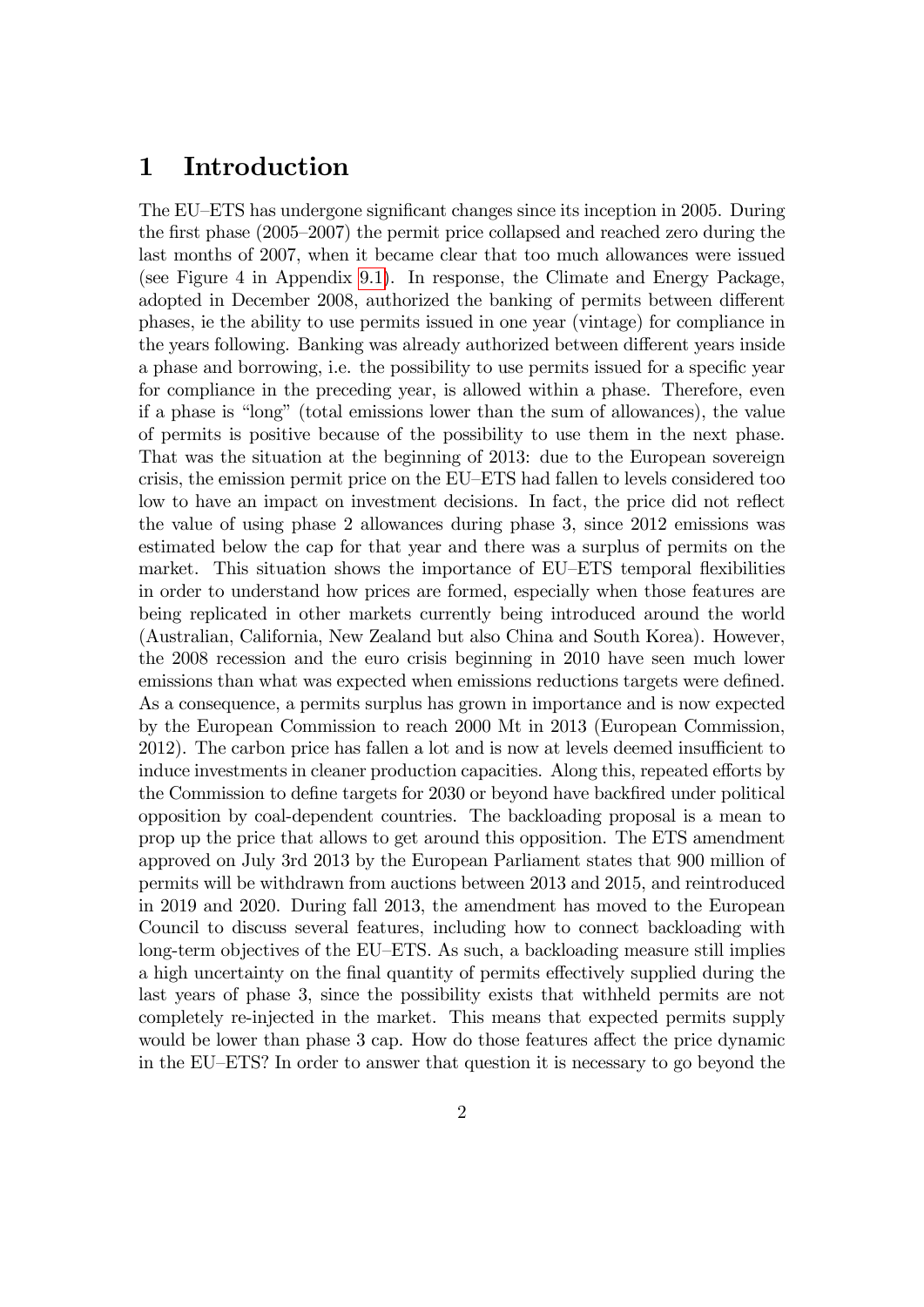analysis found in the literature and build a model in which the rules characterizing its intertemporal flexibilities are precisely handled. Moreover such measures, often described as "*capacity adjustment mechanisms*" can be found in market designs of emissions markets currently being set-up in different parts of the world (Australia, California, South Korea, China to name the most advanced projects). The goal of the present paper is to investigate how and when such an operation may succeed.

To do so, we consider first the specificities of banking. This latter is allowed inside a phase and between phases: a permit from a given vintage may be used for all following compliances. This set-up also implies that borrowing is partly allowed whithin a phase: since allowances for vintage  $t$  are issued before the compliance for vintage  $t - 1$ , it is possible to surrender them, in effect allowing to borrow permits in advance (for a presentation of these rules see Carmona, Fehr, Hinz (2009) or Peluchon (2011)). The gradual evolution towards auctioning does not alter this possibility as long as enough future vintages are sold in advance (phase 3 permits have begun to be auctioned).<sup>[1](#page-4-0)</sup>

Our work is related to papers studying temporal flexibilities in permits markets. The first articles to tackle this issue are Rubin (1996) and Cronshaw and Kruse (1996). While the latter shows that banking leads to the least-cost solution, provided that no firm is subject to a rate of return regulation, the former extends the model and provides a rigorous treatment allowing for the inclusion or not of borrowing. Rubin finds the necessary conditions for a perfectly competitive permits market equilibrium to exist, without uncertainty. The firms must comply with a cap and each one must decide: (1) the level of their emissions at each time, knowing that the less they emit, the more it costs (the cost function may be different between firms); (2) the quantity of permits bought/sold at each time. The equilibrium is found by means of optimal control in continuous time and finite horizon, with a terminality condition such that if a firm holds a permit at the terminal period, its value is zero. Banking and borrowing allow firms to equalize their present value marginal abatement costs, and, as a consequence the permit price grows at the discount rate (Hotellingís rule). If borrowing is not allowed and the constraint is binding, then the permit price will grow at a lower rate, reflecting the fact that a firm would need to borrow permits from the future in order to equalize its present value marginal abatement costs. Rubin also obtains the growth path of equilibrium emissions, which allows him to conclude that banking allows for less social damages, when the cap decreases with time and the damage function is convex and cumulative damage is the integral of damages in all time periods. This helps to highlight the social benefits coming with intertemporal áexibility: Örms have an incentive to reduce their emissions sooner than

<span id="page-4-0"></span><sup>&</sup>lt;sup>1</sup>For a survey on banking literature, see Chevalier (2012), whereas a more general review of the literature about cap and trade systems can be found in Taschini (2009).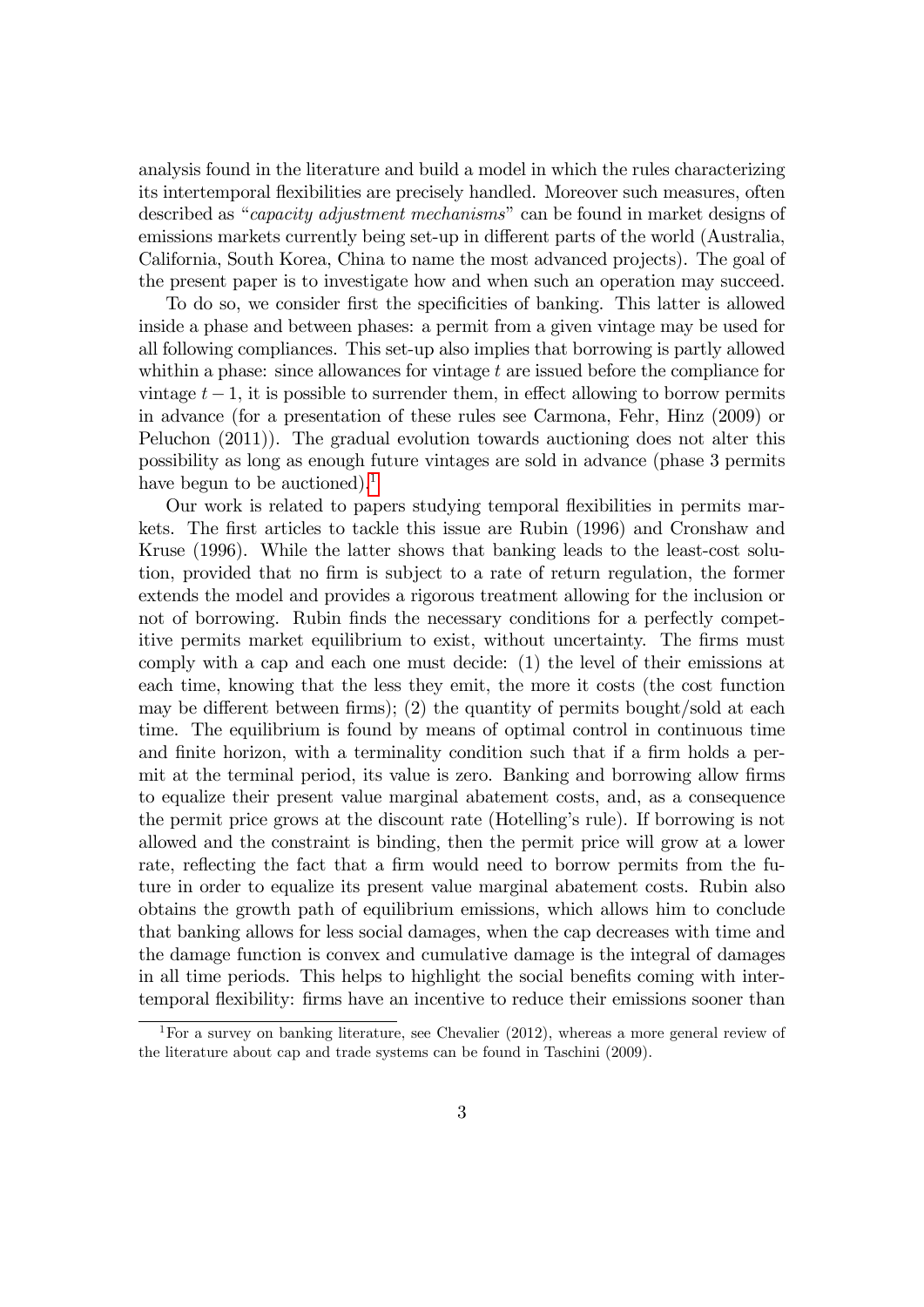without banking, because they are "saving" their reduction in the form of permits for a future more constrained. Kling and Rubin (1997) show that this property does not necessarily imply that banking and borrowing are socially optimal, when taking into account the fact that lower emissions mean higher production costs for price-taking firms (the price of the good produced is exogenous, no demand is represented in the model). They propose to modify the banking-borrowing provisions in order to lower social costs by introducing a "discount ratio" for borrowed permits (i.e. Örms would have to pay more when they borrow).

Schennach (2000) treats equilibrium on the emission market in the same way that Rubin (1996) but in infinite horizon. Schennach shows that, when borrowing is disallowed and when abatement marginal cost does not increase faster than the discount rate the only incentive to bank allowances is the fact that there are different phases with a decreasing cap. Banking allows firms to smooth the evolution of those costs between the two phases by "saving" permits during the first phase and depleting that stock until a finite time in the second phase, after which permit price only changes because of changes in costs. She provides explicit solutions for the optimal emissions path and the permit price when borrowing is not allowed by restricting abatement marginal cost to a linear function. Sensitivity analysis can thus be performed when abatement cost decrease exogenously because of the introduction of a new low-emissions fuel or of a new technology. This framework is then extended to uncertainty. This latter case implies that a kind of convenience yield exists: the expected permit price grows at a lower rate than the discount rate, because of the borrowing constraint. Maeda (2004) explicitly introduces a futures market with uncertainty and shows that prices depend of the distribution between pure traders and regulated actors, when both are risk-averse and the pure traders use permit futures to hedge an exogenous but correlated risk. The question of market power in emissions permits market when there is banking has been studied by Montero and Liski (2005) and a review of the different connected questions can be found in the thorough review by Montero (2009). In all preceding articles, the regulated market equilibrium is never introduced<sup>[2](#page-5-0)</sup>. Baseline emissions are always exogenous and the decisions are how much and when to abate emissions. As such, it is difficult to analyze when and why Hoteling's rule is not valid, since it is almost always the case, as long as caps are decreasing and baseline emissions at least non-decreasing. Moreover, the sensivity analysis performed by Schennach cannot be thorough since marginal abatement costs variations have to be interpreted either as baseline emissions shocks or technology shocks. Being able to distinguish between causes affecting the output market whose emissions are regulated is important if we want to assess the impact of backloading measures

<span id="page-5-0"></span><sup>&</sup>lt;sup>2</sup>Papers which focuses on both the permit market and the output market (see for exemple Hintermann (2009)) do not take banking into account.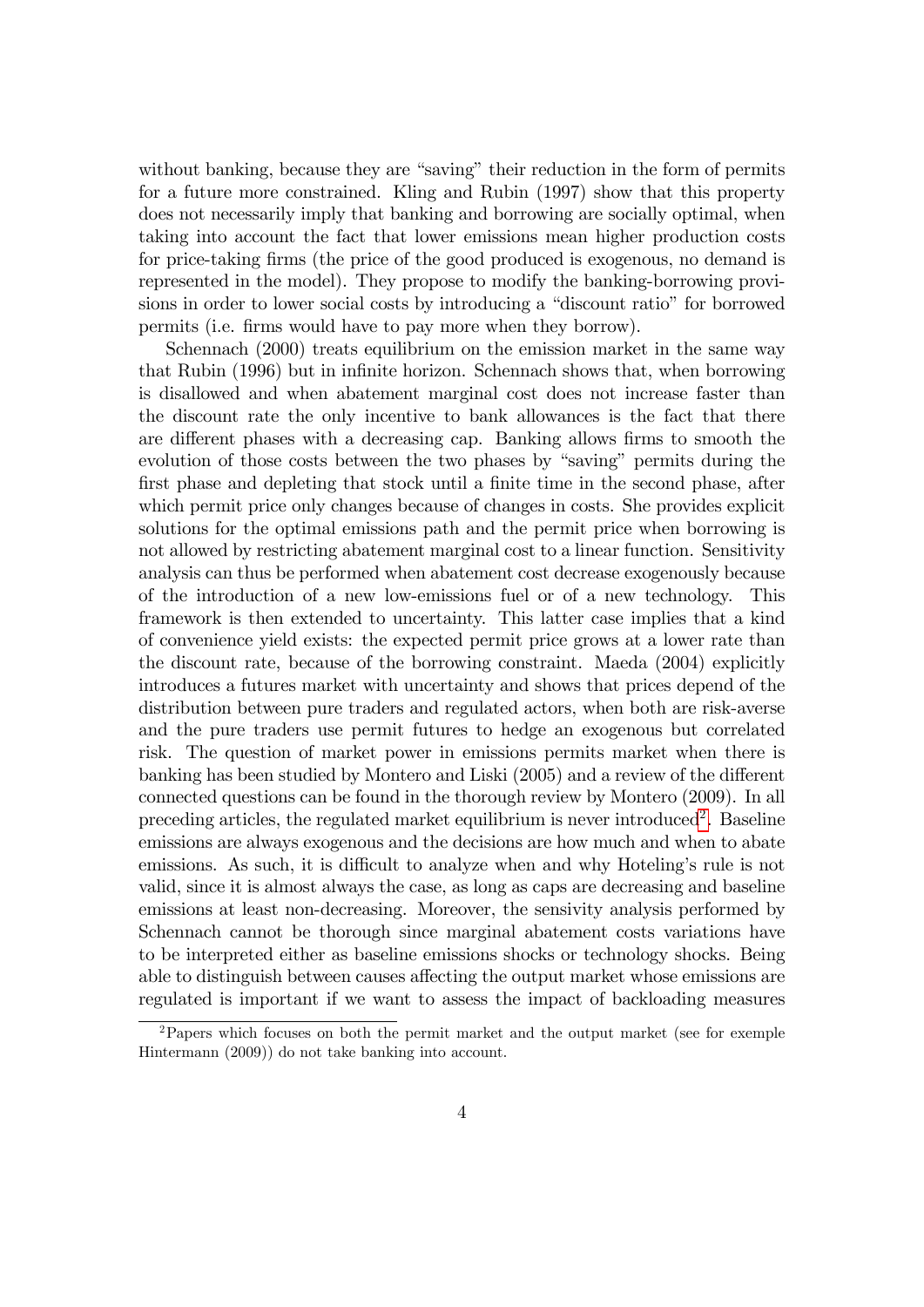described in the following paragraph.

The remainder of this paper is organised as follows. The model is presented in section 2. In section 3, we show that the no intertemporel arbitrage opportunity condition (equivalent to Hotellingís rule) depends on the fundamentals of the output market. Section 4 focuses on  $CO<sub>2</sub>$  prices. When the no-arbitrage opportunity condition is fulfilled, intertemporal efficiency is achieved on the emissions market, since it implies that firms can minimize the sum of environmental discounted costs. Moreover, we show that rules such a cap decreasing in a pre-determined percentage every year can be inefficient as this rule might create inefficiencies in the market for permits. In section 5, we discuss how backloading impact the permit market. We define a quota threshold such that below this threshold the backloading policy has no effect, and above this threshold efficiency is not guaranteed since present value carbon prices are no longer equal. If only a share of permits backloaded is re-injected in the market, then total cap is modified and prices are higher in both cases.

### 2 The model

The model focuses on the determination of prices for emissions permits. To enhance the clarity of the analysis, we do not consider uncertainty. We consider two periods, corresponding to two successive phases of a market for permits. The discount rate between the two periods is  $r$ . For any variable or parameter  $y$  relating to the first period,  $y'$  relates to the second one. In the following, we detail our modelling assumptions.

**Demand and production.** There are  $n$  symmetric<sup>[3](#page-6-0)</sup> firms which compete in quantities in a market for a homogeneous good. The demand for the produced good is elastic. We use a linear inverse demand function  $p = b - d\eta q$  for the first period  $(p' = b' - d'nq'$  for the second period).

A firm chooses q in the first period and  $q'$  in the second period at a cost assumed linear, for ease of calculation

$$
C(q, q') = cq + \frac{1}{1+r}c'q'.
$$
\n(1)

Carbon Emissions and Abatement Technologies. When the firm produces q in the first period (q' in the second period) it emits an amount  $e(q)$  of pollution in the first period  $(e'(q')$  in the second period) such that  $e(q) = e_0q$ 

<span id="page-6-0"></span> $3$ The firms use the same polluting technology as well as the same abatement technology in order to reduce their pollution.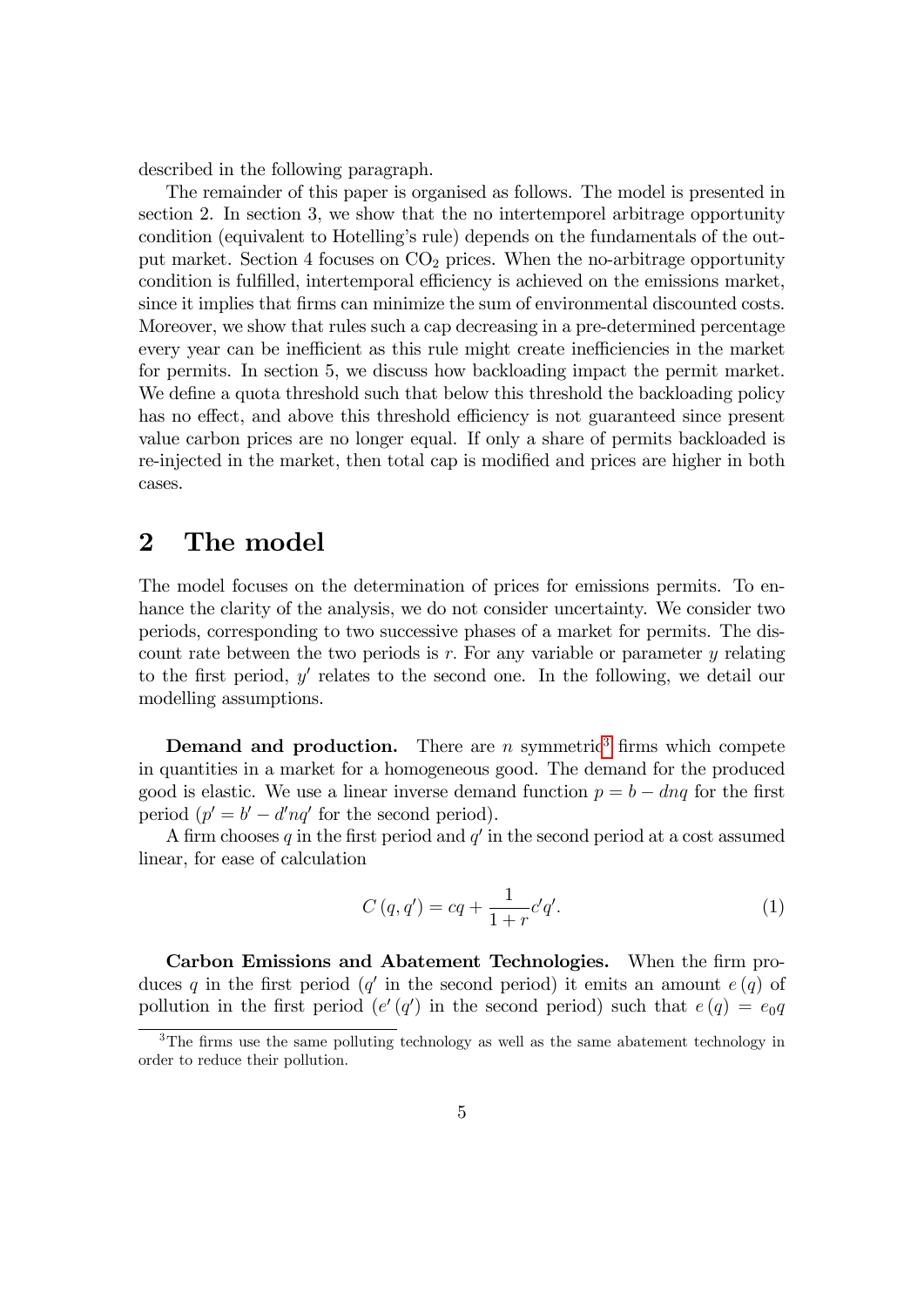$(e'(q') = e'_0)$  $\int_0^t q'$  respectively) where  $e_0 > 0$  and  $e'_0 > 0$  are exogenous factors associated to the production technologies. For each period, each firm has the option of reducing emissions (from  $e_0$  to  $\epsilon$  in the first period and from  $e'_0$  $\frac{1}{0}$  to  $\epsilon'$  in the second period) bearing an cost  $(e_0 - \epsilon) q$  in the first period  $((e'_0 - \epsilon') q'$  in the second period). This cost is mainly related to the cost of fuel-switching which is a short-term cost because production technologies are already in place. Producer change production technology if this cost is lower than the gain obtained through the use of cleaner technology.

Carbon Quotas and Emissions. Each period, a firm has to hold a permit in order to pollute one unit. During each period the total volume of emissions is limited by the initial allocation  $A$  in the first period  $(A'$  in the second period with  $A' \leq A$ ), whose amount is decided by the regulator. The emissions units can be traded and sold in a market of emission permits in which firms are price-taker and competition is perfect. A producer can buy at a price  $\sigma$  per unit, z permits in the first period ( $z'$  permits at a price  $\sigma'$  per unit in the second period). For each period, he must have at least as many permits as units that emits. In the first period, he can store permits,  $\overline{z}$ , in order to use it in the second period (banking). Permits are stored at zero costs. We assume that borrowing is impossible, therefore  $\overline{z} \geq 0$ , and that all inventories have to be emptied by the end of the second period.<sup>[4](#page-7-0)</sup>

Firms' profits. Firms' profits can be decomposed into three terms:

- net revenues from selling in the output market,  $(p c \sigma \epsilon) q + \frac{1}{1 + \epsilon}$  $\frac{1}{1+r}(p'-c' \sigma' \epsilon'$ ) $q'$ ,
- cost of emissions after abatement,  $-(e_0 \epsilon) q \frac{1}{1+i}$  $\frac{1}{1+r} (e'_0 - \epsilon') q' \leq 0$  and
- net revenues from banking (trading) on the CO<sub>2</sub> permits (market),  $(\frac{\sigma'}{1+r}-\sigma)\overline{z}$ .

Notice that the sign of the last term depends on the value of the demand and  $\cos t$  parameters and on the  $CO<sub>2</sub>$  quota. In particular, quotas from the first period may not be enough to allow banking. In this case  $\frac{\sigma'}{1+r} > \sigma$ . In the following, we determine conditions on A and A' such as in equilibrium there is no arbitrage opportunity  $\left(\frac{\sigma'}{1+r} = \sigma\right)$ .

<span id="page-7-0"></span><sup>&</sup>lt;sup>4</sup>For similar setting where firms in the output market can be competitive (if n tends to infinity and the demand is inelastic) or oligopolisitc and no market power exists in the allowance market, see Requate (2005).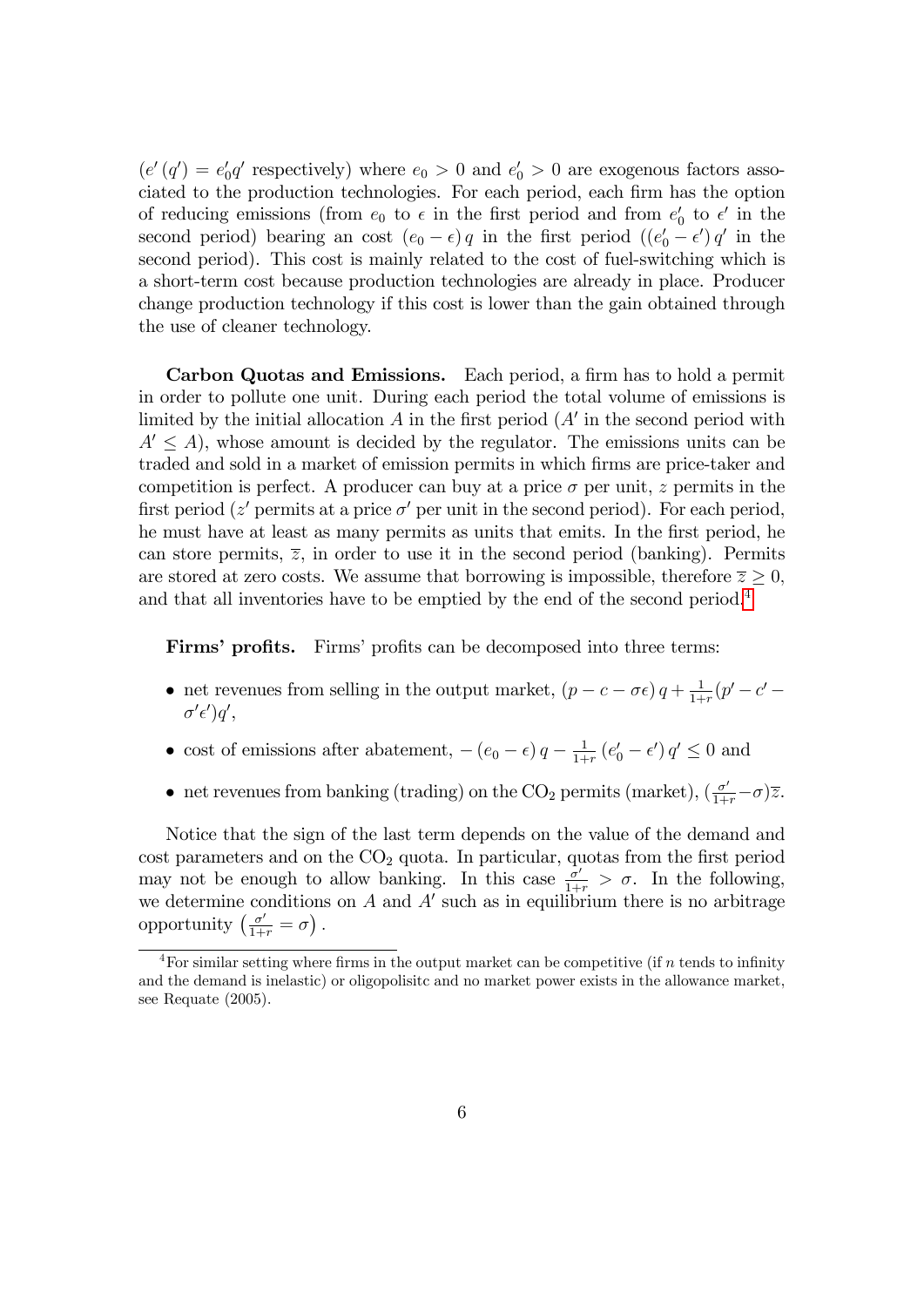**Banking.** Banking is a trading tool allowing to earn profits from the price spread in the two phases of the market for permits. This is similar to physical storage that smooths the seasonal price differential. Banking helps suppliers to meet their obligation<sup>[5](#page-8-0)</sup> (have as many permits as emissions) at a lower cost.

### 3 Solving the model

Equilibrium conditions on the CO2 market. Given the assumptions above, the equilibrium conditions on the  $CO<sub>2</sub>$  market are as follows

<span id="page-8-1"></span>
$$
z = \epsilon q + \overline{z}, \tag{2}
$$

$$
z' = \epsilon' q' - \overline{z},\tag{3}
$$

$$
nz \leq A,\tag{4}
$$

$$
nz' \leq A'. \tag{5}
$$

Equations [\(2\)](#page-8-1) and [\(3\)](#page-8-1) represent the fundamental relationship between banking in the market for permits and the output market.

Equilibrium prices of emission permits and supply. To determine the equilibrium price in the market for  $CO<sub>2</sub>$  permits, in a first step, we determine the market equilibrium of the good considering permit prices ( $\sigma$  and  $\sigma'$ ) exogenous, then in second step, we calculate the equilibrium on the  $CO<sub>2</sub>$  market.

Firms maximize their profit given by

$$
\Pi = (p - c - \sigma \epsilon) q + \frac{1}{1+r} (p' - c' - \sigma' \epsilon') q'
$$
  
 
$$
- (e_0 - \epsilon) q - \frac{1}{1+r} (e'_0 - \epsilon') q' + \left(\frac{\sigma'}{1+r} - \sigma\right) \overline{z}.
$$
 (6)

We solve the model as follow. We find the symmetric Nash equilibrium on the final market the quantities produced by a firm and get the total quantities

<span id="page-8-0"></span><sup>&</sup>lt;sup>5</sup>Since traders do not have this obligation, emission permits are more valuable for a supplier than for a trader. As a consequence, traders can be active only if some suppliers are financially constrained. Since the environment is certain, if producers are not financially constrained so pure traders do not exist (the producers have the highest willingness to pay). If during the first period the producers do not have the Önancial capacity to store permits then the traders can act as a portfolio manager of permits if producers have the Önancial capacity to buy them during the second period. In this case, (with a discount rate equal for each type of agent) the equilibrium obtained is identical to that obtained without Önancing constraints. The pure traders act as an intermediary (on a market that is considered competitive).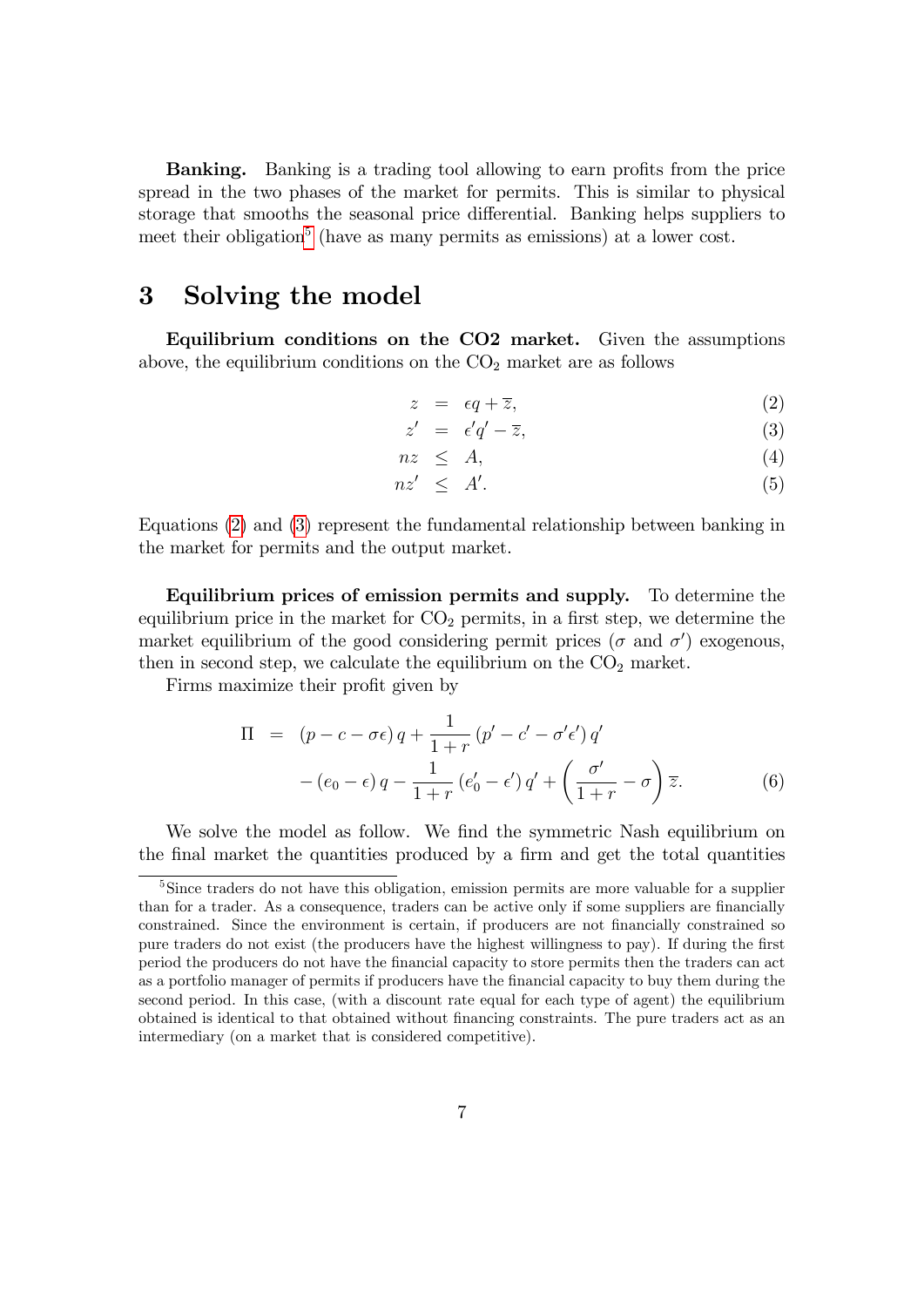produced in the two periods

$$
q = \frac{b - c - \sigma \epsilon - (e_0 - \epsilon)}{(1 + n) d}, \tag{7}
$$

$$
q' = \frac{b' - c' - \sigma' \epsilon' - (e'_0 - \epsilon')}{(1 + n) d'}.
$$
 (8)

The equilibrium on the  $CO<sub>2</sub>$  market implies  $(4)$ ,  $(5)$  and

<span id="page-9-0"></span>
$$
\frac{\partial \Pi}{\partial \overline{z}} = \frac{\sigma'}{1+r} - \sigma = 0 \text{ if } \overline{z} > 0.
$$
 (AOA)

For ease of calculations, in the following Sections, we assume  $c' = c, b' = b$ ,  $d' = d$  and  $\epsilon = \epsilon' = e_0 = e'_0$  $\frac{1}{0}$  (see the Appendix [9.3](#page-19-0) for the general case).

# 4 Equilibrium.

If the number of permits  $A + A'$  is such as

$$
A + A' < \frac{n}{n+1} \frac{2(b-c)\epsilon}{d} \tag{9}
$$

then the firms are constrained. If furthermore

<span id="page-9-1"></span>
$$
(1+r) A - A' > \frac{n}{n+1} \frac{(b-c)r\epsilon}{d}
$$
\n
$$
(10)
$$

there is an opportunity to store permits and at equilibrium the abscence of arbitrage opportunities, AOA is characterized by  $\sigma^* = (1+r)\sigma^*$  and equilibrium is defined by

$$
q^* = \frac{A + A'}{n(2+r)\epsilon} + \frac{r(b-c)}{(n+1)(2+r)d},
$$
\n(11)

<span id="page-9-2"></span>
$$
q'^{*} = (1+r)\frac{(A+A')}{n(2+r)\epsilon} - \frac{r(b-c)}{(n+1)(2+r)d},
$$
\n(12)

$$
\overline{z}^* = \frac{(1+r)A - A'}{n(2+r)} - \frac{r(b-c)\epsilon}{(n+1)(2+r)d},
$$
\n(13)

$$
\sigma^* = \frac{2(b-c)}{(2+r)\epsilon} - \frac{(n+1)(A+A')d}{n(2+r)\epsilon^2},
$$
\n(14)

$$
\sigma'^* = (1+r)\,\sigma^*.\tag{AOA}
$$

The condition on  $A$  and  $A'$  such that firms are constrained by the number of permits on the two periods combined (Equation [\(9\)](#page-9-0)) and the optimality condition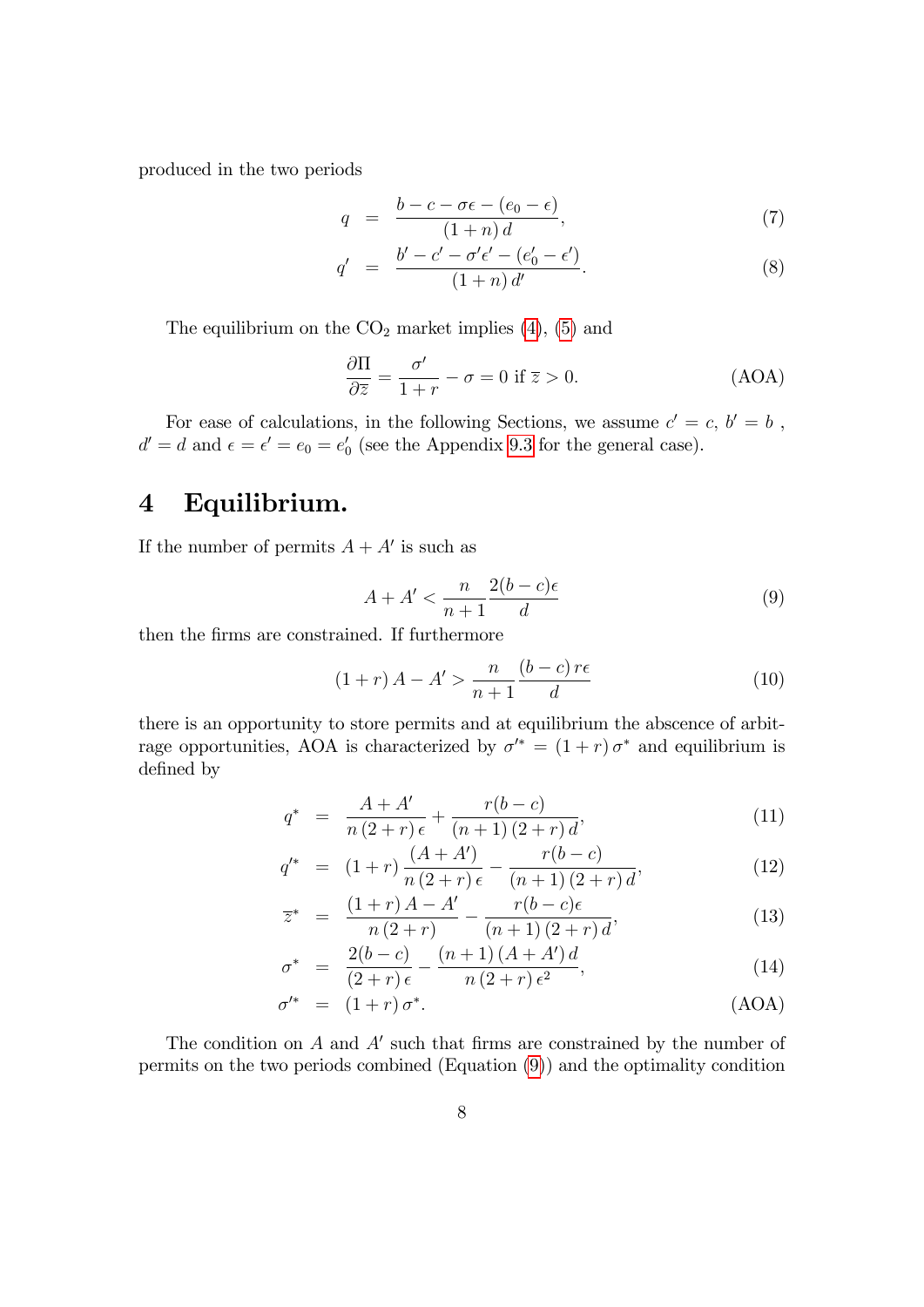of the banking (Equation  $(10)$ ) imply firms are "quota constrained" in period 1, i.e.

<span id="page-10-0"></span>
$$
A < \frac{n}{n+1} \frac{(b-c)\epsilon}{d}.\tag{15}
$$

Since by assumption  $A' < A$ , Equation [\(15\)](#page-10-0) implies firms are "quota constrained" in period 2; i.e.

<span id="page-10-1"></span>
$$
A' < \frac{n}{n+1} \frac{(b-c)\epsilon}{d}.\tag{16}
$$

If there is no banking, firms are "quota constrained" during the second period if Inequality [\(16\)](#page-10-1) is verified and during the first period if Inequality [\(15\)](#page-10-0) is verified.<sup>[6](#page-10-2)</sup>

**Proposition 1.**  $\sim$  *No-arbitage condition*  $\sim$  *If the optimality condition of the* banking (Equation [\(10\)](#page-9-1)) does not hold then the equation of  $AOA$  is not verified. In this case, banking is not the optimal and since by assumption borrowing is impossible, carbon prices are such that  $\sigma' < (1+r)\sigma$  and the equilibrium is defined by

$$
q_{nb} = \frac{A}{n\epsilon},\tag{17}
$$

<span id="page-10-3"></span>
$$
q'_{nb} = \frac{A'}{n\epsilon},\tag{18}
$$

$$
\sigma_{nb} = \frac{b-c}{\epsilon} - \frac{1+n}{n} \frac{dA}{\epsilon^2},\tag{19}
$$

$$
\sigma'_{nb} = \frac{b-c}{\epsilon} - \frac{(1+n)}{n} \frac{dA'}{\epsilon^2}.
$$
\n(20)

**No banking.** Equations  $(17) - (20)$  $(17) - (20)$  define also equilibrium in the case where the banking is not allowed and the firms are "quota constrained" in period 1 (Equation [\(15\)](#page-10-0) verified). In this case, we have  $\sigma'_{nb} > \sigma_{nb}$ . Indeed,

$$
\sigma'_{nb} = \sigma_{nb} + \frac{(A - A')\left(1 + n\right)d}{n\epsilon^2} > \sigma_{nb}.\tag{21}
$$

The difference between the prices of permits  $(\sigma'_{nb} - \sigma_{nb})$  is an increasing function of the elasticity of the demand. In competition on the market of the good  $(n \text{ tends})$ to infinity) the prices of permits are  $\sigma_{nb} = \frac{(b-c)}{\epsilon} - \frac{Ad}{\epsilon^2}$  $\frac{Ad}{\epsilon^2}$  and  $\sigma'_{nb} = \frac{(b-c)}{\epsilon} - \frac{A'd}{\epsilon^2}$  $\frac{4'd}{\epsilon^2}$ . These prices are increasing functions of the number of Örms. Indeed, when this number is higher, the quantity produced becomes more important and consequently the volume of emissions is increasing therefore the need for permits is more important.

<span id="page-10-2"></span><sup>&</sup>lt;sup>6</sup>Inegality [\(15\)](#page-10-0) implies  $\sigma > 1$ , or  $\sigma e_0 q > \sigma \epsilon q + (e_0 - \epsilon) q$  that is a firm will adopt the new technology including adoption costs. Said differently, allocations  $A$  and  $A'$  give incentives to adopt the technology with the abatment factor  $\epsilon$ .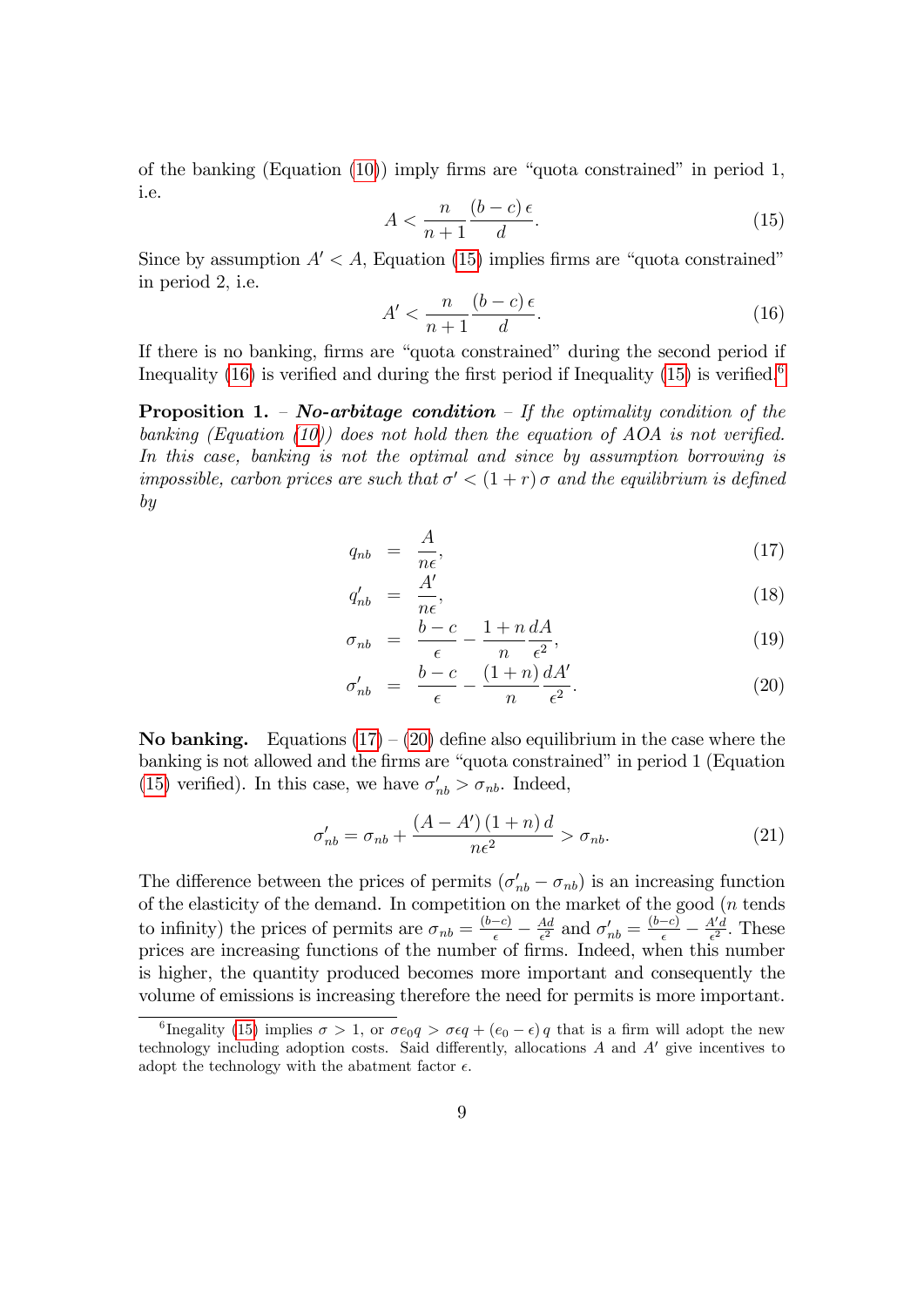If the number of permits is sufficiently low  $(A < \frac{n}{2(n+1)}$  $(b-c)\epsilon$  $\frac{(-c)\epsilon}{d}$ ,  $A' < \frac{n}{2(n-\epsilon)}$  $2(n+1)$  $(b-c)\epsilon$  $\frac{-c)\epsilon}{d}$ ), the prices of permits decrease with the polluting factor  $\epsilon$  and when  $\frac{n}{2(n+1)}$  $\frac{(\dot{b}-c)\epsilon}{d} < A <$ n  $(n+1)$  $(b-c)\epsilon$  $rac{-c}{d}$  and  $rac{n}{2(n+1)}$  $\frac{(b-c)\epsilon}{d} < A' < \frac{n}{(n+\epsilon)}$  $(n+1)$  $(b-c)\epsilon$  $\frac{-c}{d}$  the prices of permits increase with  $\epsilon$ . If the firms are constrained only on the second period and the banking is not allowed, the quantity produced by each firm in the first period is

> $q =$  $b - c$  $(1+n)d$  $(22)$

the CO<sub>2</sub> permit price in the first period is  $\sigma = 0$ , the CO<sub>2</sub> permit price in the second period is defined by the Equation [\(20\)](#page-10-3) and the resulting outputs sold by each firm on the second period by the Equation [\(18\)](#page-10-3).

No constraint. If the Örms are not constrained by the permits allocation, the quantities produced by each firm are

$$
q = q' = \frac{b - c}{(1 + n)d} \tag{23}
$$

and the  $CO<sub>2</sub>$  permit prices are

$$
\sigma = \sigma' = 0. \tag{24}
$$

Equilibrium properties. Equation [\(13\)](#page-9-2) shows that banking decreases with a factor that depends from the parameter or demand and costs of the output market  $\left(\frac{r(b-c)\epsilon}{(n+1)(2+r)d} > 0\right)$ . Indeed, production of goods offers flexibility and weakens the borrowing constraint. Combining Equations [\(11\)](#page-9-2) and [\(12\)](#page-9-2) yields

$$
q'^{*} = (1+r)q^{*} - \frac{r(b-c)}{(1+n)d}.
$$
\n(25)

Consequently  $q^*$  <  $(1 + r)q^*$ . Since banking links the productions of the two periods, if the parameters of demand and costs are the same from one period to another, while the production of the second period will be at best equal to the capitalized production of the first period. Moreover, given that we are in the case where Örms are constrained by the number of permits, the total output  $(n(q^{\prime*} + q^*))$  depends only on the number of permits  $(A + A')$  and emission factor  $\epsilon$ . Indeed, the Equations [\(11\)](#page-9-2) and [\(12\)](#page-9-2) provide

$$
q'^{*} + q^{*} = \frac{A + A'}{n\epsilon}.
$$
 (26)

When *n* tends to infinity (competitive markets) then  $q^*$  tends to  $(1+r)q^*$ .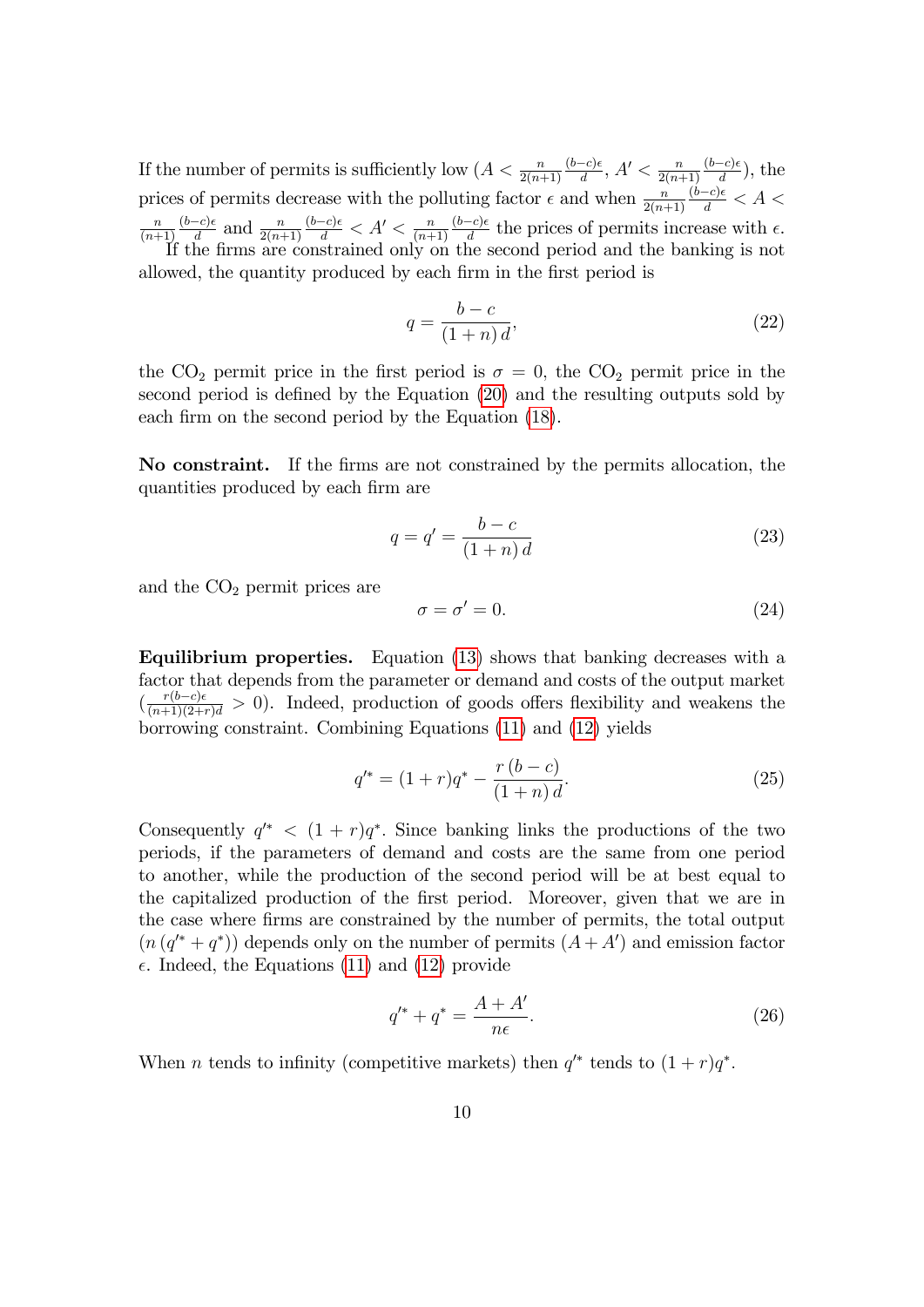**Remark 1.** The equilibrium quantities with (Equations  $(11) - (12)$  $(11) - (12)$ ) and without banking (Equations [\(17\)](#page-10-3) – [\(18\)](#page-10-3)) and the optimality condition of the banking (Equation [\(10\)](#page-9-1)) provide

<span id="page-12-0"></span>
$$
(1+r) q^* + q'^* < (1+r) q_{nb} + q'_{nb}.\tag{27}
$$

Equation [\(27\)](#page-12-0) does not mean that there is strategic restriction of the output.

Obviously, the profit of a firm obtained when there is banking,  $\Pi^*$  is greater than the profit without banking,  $\Pi_{nb}$ . The ability to store permits offer flexibility to the firm. This flexibility has a value that can be quantified. Indeed,

$$
\Pi^* = \Pi_{nb} + P \tag{28}
$$

where

<span id="page-12-1"></span>
$$
P = \frac{((1+r)A - A')}{n^2(1+r)(2+r)\epsilon^2} [(1+n)((1+r)A - A')d - n(b-c)r\epsilon].
$$
 (29)

The terms in brackets are those of the optimality condition of the banking (Equation  $(10)$ ). As a result, if the banking is optimal Equation  $(10)$  is satisfied then the expression in brackets in Equation  $(29)$  is positive and therefore P is positive.  $P$  is the value of the flexibility obtained with the banking. This value tends to 0 when *n* tends to infinity. It is equal to zero when  $A' = (1 + r) A$ .

In the appendix (see [9.2\)](#page-18-1) the impact of banking on the mark-up is studied.

**Lemma 2.** The equilibrium quantity  $q^*$  defined by the Equation [\(11\)](#page-9-2) (respectively  $q^*$  defined by the Equation [\(12\)](#page-9-2)) is increasing (respectively decreasing) in the discount rate, r:

*Proof.*  $\frac{\partial q^*}{\partial r} = \frac{2(b-c)}{(n+1)(2+r)}$  $\frac{2(b-c)}{(n+1)(2+r)^2d} - \frac{A+A'}{n(2+r)}$  $\frac{A+A'}{n(2+r)^2\epsilon}$ . Since by assumption Equation [\(9\)](#page-9-0) holds then  $A + A' < \frac{n}{n+1}$  $n+1$  $\frac{\partial (b-c)\epsilon}{\partial t} \Leftrightarrow \frac{\partial q^*}{\partial r} > 0.$  Furthermore  $\frac{\partial q'^*}{\partial r} = -\frac{\partial q^*}{\partial r}$ .

## 5 Analysis of  $CO<sub>2</sub>$  prices.

#### 5.1 Initial allocations and banking

Let us define  $\lambda = \frac{A}{A}$  $\frac{A'}{A}$ . In Figure 1, excluding the area where  $\lambda > 1$  (since by assumption  $A' < A$ ) three zones are represented.

1. The amount of permits allocated are such that banking is not optimal, ie.  $AOA$  is not verified. This is achieved when A and  $\lambda$  are located in the shaded region. This case occurs when  $A$  is sufficiently small.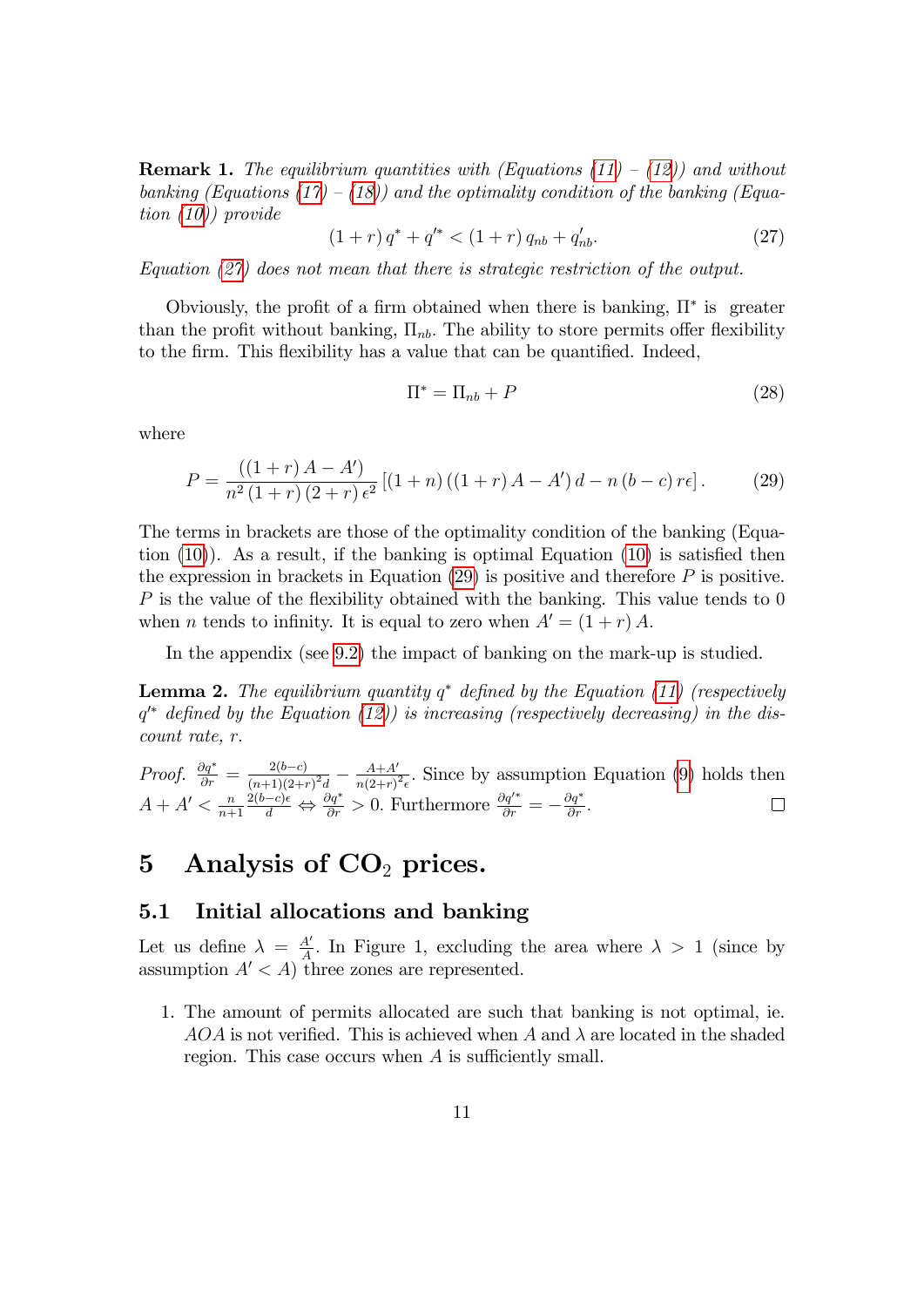- 2. If  $A > \frac{n}{n+1}$  $(b-c)\epsilon$  $\frac{-c}{d}$  for all  $\lambda$  the banking is optimal ie. AOA is verified.
- 3. If  $A > \frac{n}{n+1}$  $2(b-c)\epsilon$  $\frac{-c}{d}$  for all  $\lambda$  firms will never be constrained in emission and hence  $\sigma = \sigma' = 0$ .

**Lemma 3.** The domain of  $A$  and  $A'$  such as there are  $AOA$  is decreasing in  $r$ . By contrast, the discount rate has no impact on the fields of  $A$  and  $A'$  for which Örms are "quota constrained".

*Proof.*  $\frac{\partial \left[ (1+r)A - \frac{n}{n+1} \frac{(b-c)r\epsilon}{d} \right]}{\partial r} = A - \frac{n}{1+r}$  $\frac{-c)\epsilon}{d}$ . Then  $\frac{\partial \left[ (1+r)A-\frac{n}{n+1} \frac{(b-c)r\epsilon}{d} \right]}{\partial r} < 0$  if  $A <$  $(b-c)\epsilon$  $1+n$  $(b-c)\epsilon$  $\frac{(b-c)r\epsilon}{d} < \frac{n}{1+r}$  $(b-c)\epsilon$  $\frac{(-c)\epsilon}{d}$ . Since by assumption  $A' < A$ , [\(9\)](#page-9-0) yields  $A < \frac{n}{1+n}$ n  $\frac{-c}{d}$ . In  $1+n$  $1+n$  $\frac{2(b-c)\epsilon}{d} - A'$  is independent of r. So an increase in the discount rate opposition  $\frac{n}{n+1}$ leads to a decrease of areas  $A$  and  $A'$  where the AOA is verified.  $\Box$ 

> Insert Ögure1.gif Figure 1: AOA vs no AOA zones.

#### $5.2\quad\text{CO}_2\text{ prices.}$

To each region plotted in Figure 1 above, correspond  $CO<sub>2</sub>$  prices we have plotted in Figure 2, more precisely we drew  $\sigma$  and  $\frac{\sigma'}{1+r}$  as a function of A, the number of permits allocated in the Örst period. Let

$$
\underline{a} = \frac{n}{n+1} \frac{(b-c)\,\tau\epsilon}{d\,(1+r-\lambda)}\tag{30}
$$

and

$$
\overline{a} = \frac{n}{n+1} \frac{2(b-c)\epsilon}{d(1+\lambda)}.
$$
\n(31)

- 1. When A is less than  $\underline{a}$  the banking is not optimal and the  $CO<sub>2</sub>$  prices are defined by the Equation [\(19\)](#page-10-3) and Equation [\(20\)](#page-10-3),  $\sigma > \frac{\sigma'}{1+r}$ .
- 2. If  $A$  is greater than  $\underline{a}$ , then the permit price in the second period is equal to the capitalized permit price of the first period,  $\sigma = \frac{\sigma}{1+}$  $\frac{\sigma}{1+r}$  and, if A is greater than  $\bar{a}$  the firms are not constrained by emissions and consequently permit prices are zero.

Insert Ögure2.ppt Figure 2:  $CO<sub>2</sub>$  prices as a function of A.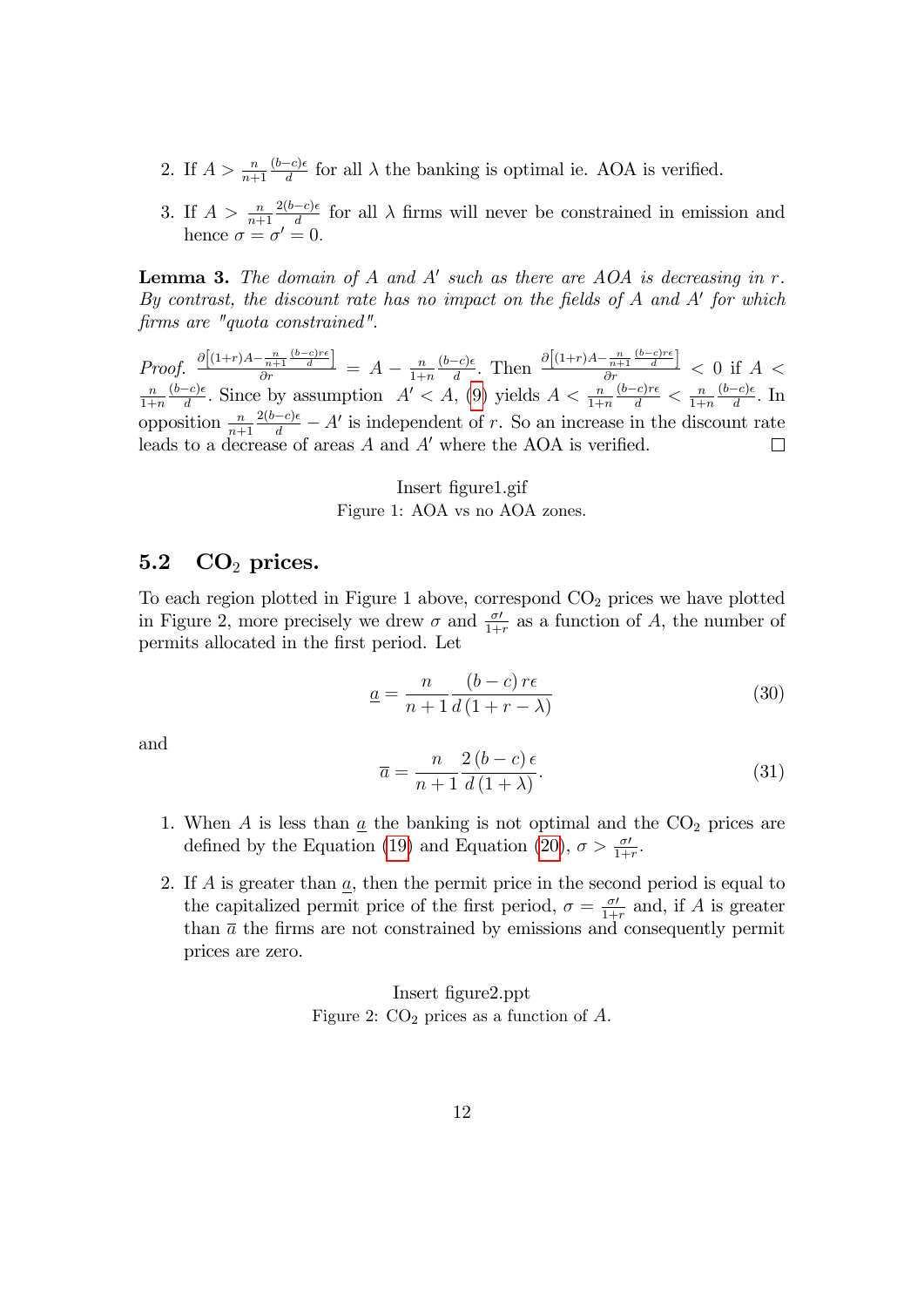If A' increases (ceteris paribus), the price of  $CO<sub>2</sub>$  decreases (increases  $\lambda$  and hence  $\underline{a}$  and  $\overline{a}$  decrease). A decrease in the cost of production increases production thus emissions are increased and consequently permit prices are increased. There is the same effect when the elasticity increases<sup>[7](#page-14-0)</sup>. If  $A \in [\underline{a}, \overline{a}]$ , the permit price in a competitive market is  $\sigma^* = \frac{2(b-c)d}{(2+r)} - \frac{(A+A')d}{(2+r)\epsilon^2}$  $\frac{(A+A')a}{(2+r)\epsilon^2}$ .

**Lemma 4.** The equilibrium price of permits for the first period,  $\sigma^*$  (respectively second,  $\sigma^{\prime*}$ ) is decreasing in r (respectively increasing).

Proof.  $\frac{\partial \sigma^*}{\partial r} = -\frac{2(b-c)}{(2+r)^2}$  $\frac{2(b-c)}{(2+r)^2 \epsilon} - \frac{1+n}{n}$ n  $(A+A')$  $\frac{(A+A')}{(2+r)^2\epsilon^2}$ . Since by assumption Equation [\(9\)](#page-9-0) holds then  $A + A' < \frac{n}{n+1}$  $n+1$  $\frac{2(b-c)\epsilon}{d} \Leftrightarrow \frac{\partial \sigma^*}{\partial r} < 0.$  Furthermore  $\frac{\partial \sigma'^*}{\partial r} = -\frac{\partial \sigma^*}{\partial r}$ .

# 6 Effect of "set aside" or "backloading" of emission certificates.

The backloading policy is meant to be implemented only in EU-ETS second phase. This means that the two periods considered in the model must be thought as two group of years included in the same phase.<sup>[8](#page-14-1)</sup> Two configurations must be studied.

- 1. A "pure backloading" case, where the quantity of permits withheld in the first period is equal to the quantity of permits supplied in the second period, and
- 2. A "partial backloading" case, where the quantity supplied in the second period is lower, reflecting the lower expected supply because of uncertainty on the policy (as explained in the description of backloading measures).

### 6.1 **"Pure backloading"** case.

If a portion  $\Delta$  of the permits allocated in the first period are removed to be redistributed to the second period, the condition on  $A$  and  $A$  such that firms are constrained by the number of permits on the two periods combined (Equation [\(9\)](#page-9-0)) is not changed, but the optimality condition of the banking (Equation [\(10\)](#page-9-1)) becomes  $(1 + r) (A - \Delta) - (A' + \Delta) \ge \frac{n}{n+1}$  $n+1$  $rac{(b-c)r\epsilon}{d} \Longleftrightarrow$ 

<span id="page-14-2"></span>
$$
(1+r) A - A' \ge \frac{n}{n+1} \frac{(b-c)r\epsilon}{d} + (2+r) \Delta.
$$
 (32)

<span id="page-14-1"></span><span id="page-14-0"></span><sup>&</sup>lt;sup>7</sup>That is to say, when  $\frac{1}{d}$  increases.

<sup>&</sup>lt;sup>8</sup>The fact that borrowing is partially allowed does not modify the conclusions from the model, since the quantities supplied in advance are completely equivalent to a higher cap in the given period.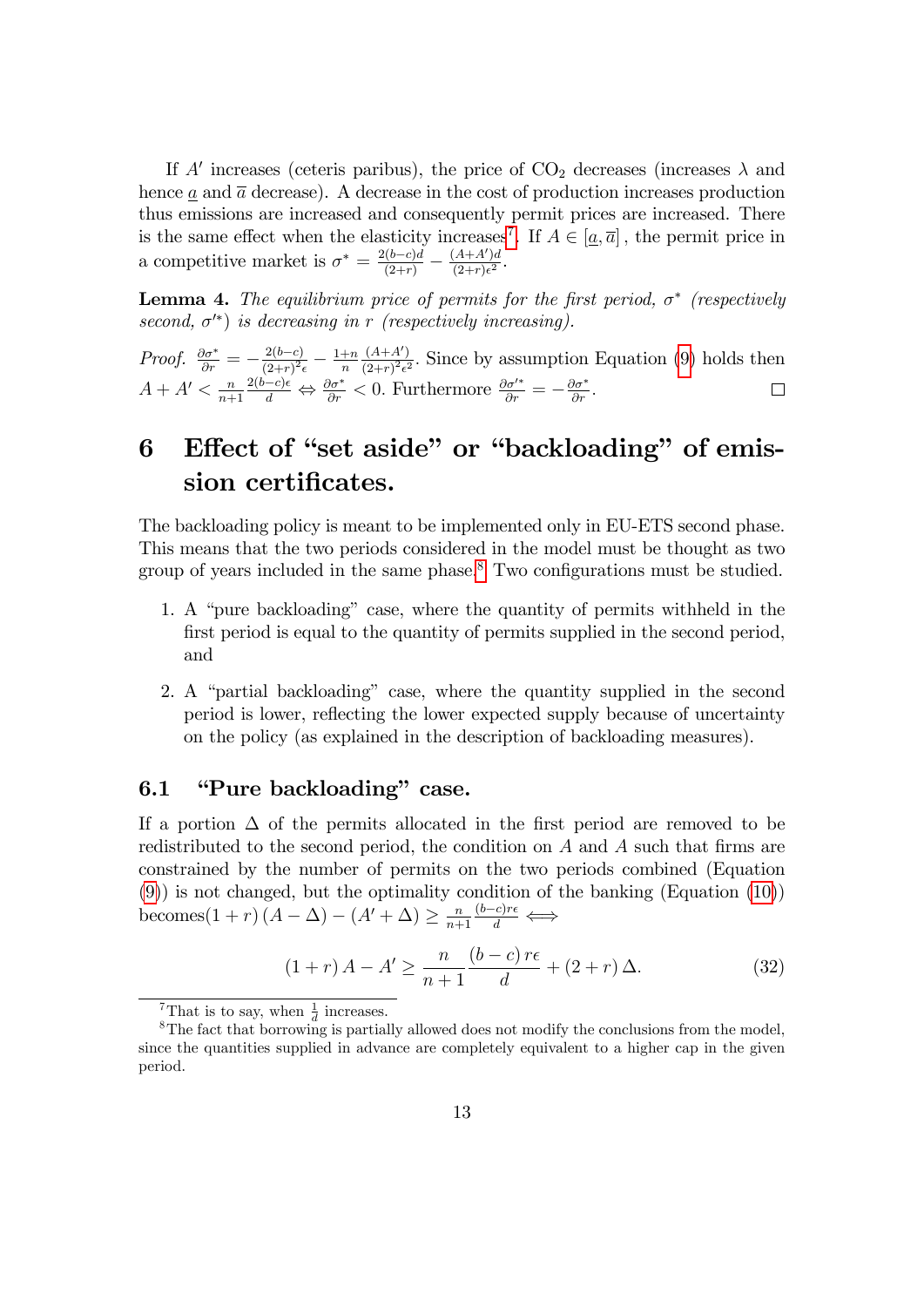Setting aside permits has no impact on the tightness of the constraint but may increase the area where the banking is not optimal.

A policy that may have no effect. If the quantity of permits withheld in the first period is too small then backloading has no impact on  $CO<sub>2</sub>$  prices. Indeed, if initially the optimality condition of the banking  $(Equation (10))$  $(Equation (10))$  $(Equation (10))$  is verified, for all set aside  $\Delta \leq \overline{\Delta}$  where

$$
\overline{\Delta} = \left( \max \frac{\left(1+r\right)A - A'}{2+r} - \frac{n}{n+1} \frac{\left(b-c\right)r\epsilon}{\left(2+r\right)d}, 0 \right),\tag{33}
$$

firm still bank permits in the first period in order to use them during the second period. The threshold  $\Delta$  is equal to the amount of permits that would be efficiently banked in the absence of any set aside.

Figure 3.a presents the impact of a set aside  $\Delta_1$  such as  $\Delta_1 < \overline{\Delta}$ . Thus, when the constraint of the first period is tightened (A is reduced by  $\Delta_1$ ) and the constraint of second period is released by  $\Delta_1$  then there is a translation to the right of  $\underline{a}$ (which becomes  $\underline{a}_1$ ) as well as a translation towards the left of  $\overline{a}$  (which becomes  $\overline{a}_1$ ). The equilibrium is unchanged  $(\sigma_1 = \sigma^*$  and  $\sigma'_1 = \sigma^{*'}).$ 

Insert Ögure 3.a.ppt

Figure 3.a: Impact of backloading on CO<sub>2</sub> prices where  $\Delta = \Delta_1 < \overline{\Delta}$ 

A policy that creates inefficiencies. If the quantity of permits withheld in the first period is higher, AOA can not be verified and thus the policy may create inefficiencies. Indeed, if  $\Delta > \Delta$  banking is no longer optimal. For exemple, in Figure 3.b,  $\Delta = \Delta_2 > \overline{\Delta}$ . In this case <u>a</u> and  $\overline{a}$  respectively become <u> $a_2$ </u> and  $\overline{a}_2$  and the new equilibrium is  $\sigma_2 > \sigma^*$  and  $\sigma_2' > \sigma^{*'}$ .

Insert Ögure 3.b.ppt Figure 3.b: Impact of "backloading" on CO<sub>2</sub> prices where  $\Delta = \Delta_2 > \overline{\Delta}$ 

Therefore, a policy of "pure backloading" has either no effect on  $CO<sub>2</sub>$  prices or increases them such as the AOA does not longer hold. Is a "partial backloading" policy would increase the  $CO<sub>2</sub>$  price in the first period?

#### 6.2 *'Partial backloading* case.

If backloading is such that the number of additional permit redistributed in the second period is equal to  $\beta\Delta$  then the optimality condition of the banking (Equation [\(32\)](#page-14-2)) can be rewritten

$$
(1+r) A - A' \ge \frac{n}{n+1} \frac{(b-c)r\epsilon}{d} + (1+\beta+r) \Delta \tag{34}
$$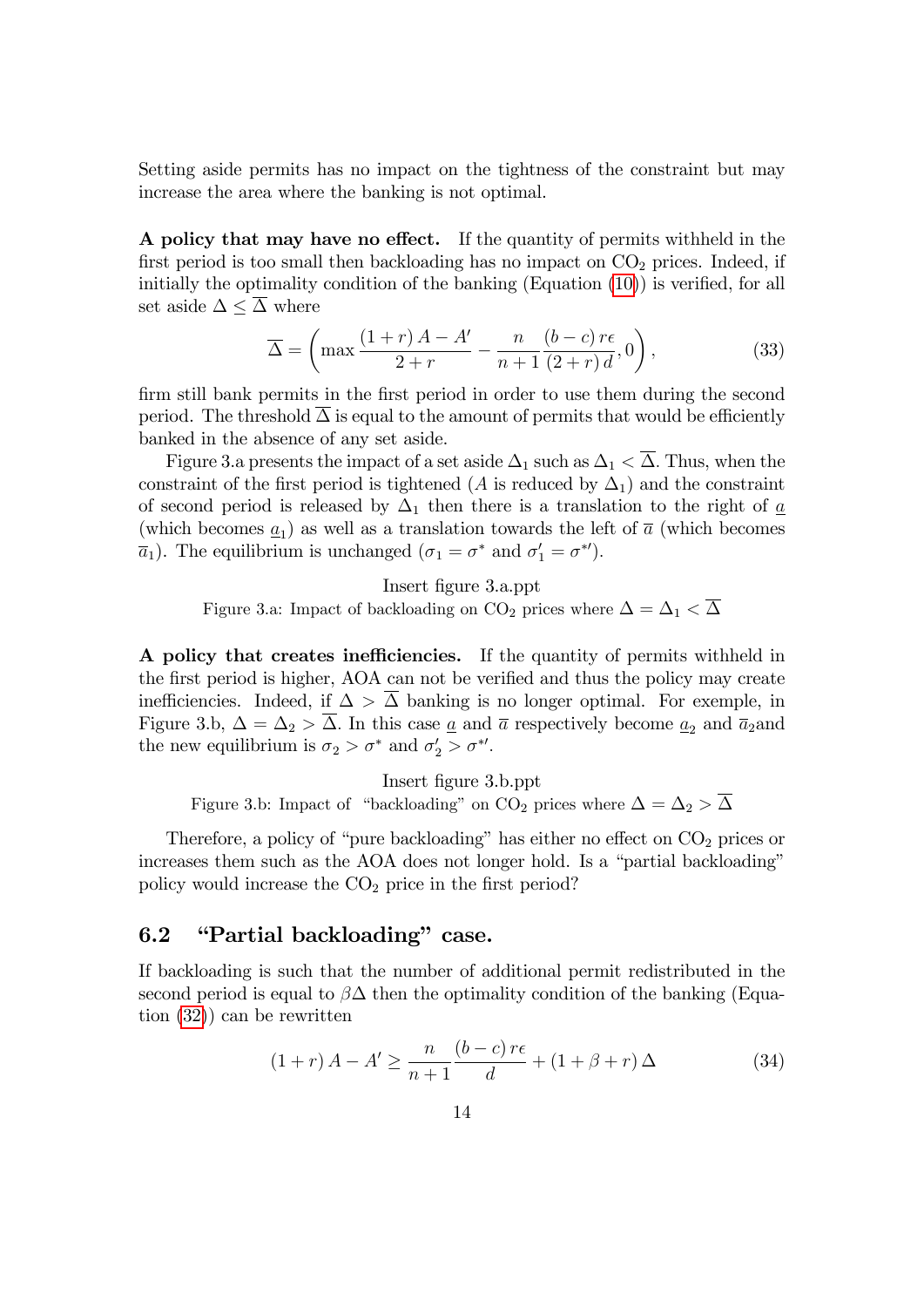which gives the threshold:

$$
\overline{\Delta}_{\beta} = \max\left(\frac{(1+r)A - A'}{1+\beta+r} - \frac{n}{n+1}\frac{(b-c)r\epsilon}{(1+\beta+r)d}, 0\right).
$$
 (35)

If the number of permits withdrawn the first period is less than  $\overline{\Delta}_{\beta}$  the "partial backloading" policy has no effect. In contrast, if this number is greater than  $\overline{\Delta}_{\beta}$ it creates inefficiencies.

If a portion of the permits allocated in the first period is removed to be reinjected in whole or in part in the second period, the area  $(A, A')$  such that it is optimal to store permits between the two periods is widened. It is possible that the decrease of permits allocated in the Örst period is so high that banking permits between the two periods is no longer optimal. In the "pure backloading" case, the permit prices are not modified, provided that the quantity withheld is lower than a given threshold. Otherwise, the borrowing constraint becomes active and Hotelling's rule does not apply anymore. Present value permit price in the second phase is lower than the price in first phase. This situation is unlikely when the number of permits injected the second period is less than the number of permits withdrawn the first period (that is to say  $\beta < 1$ ). In the "partial backloading" case, prices rise, provided that the quantity withheld is lower than another threshold, given that the total of allowances supplied is modified in comparison with the "pure backloading" case. This means that "backloading" may succeed in propping-up prices, due to expectations.[9](#page-16-0)

### 7 Conclusion

This paper has analyzed the joint equilibrium of an emissions permits market and the output market whose emissions are capped. Banking allows firms to minimize their compliance costs as long as it is optimal to bank. We provide the conditions for which this is true, implying that the permit price follows Hotelling's rule. Those conditions depend on the values of demand, cost, emission and allocations parameters. When the conditions are not fulfilled, the present value of second period permit price is lower than first period price and no permits are banked. Our model thus allows to understand how backloading proposals are supposed to work on the EU-ETS, and under which conditions they may distort the intertemporal efficiency

<span id="page-16-0"></span> $9$ When the parameters of the output market take different values at each period (see Appendix [9.3\)](#page-19-0) and banking is not optimal, the first period permit price may be higher than the present value of the second period price, even though the cap is decreasing. Such a case is possible if, for example, on the product market, demand in the second period is lower than the one in the first, or if expected second period emission rate is lower than in the first period. This last example may happen if for instance a strong development of renewables is expected between the two periods.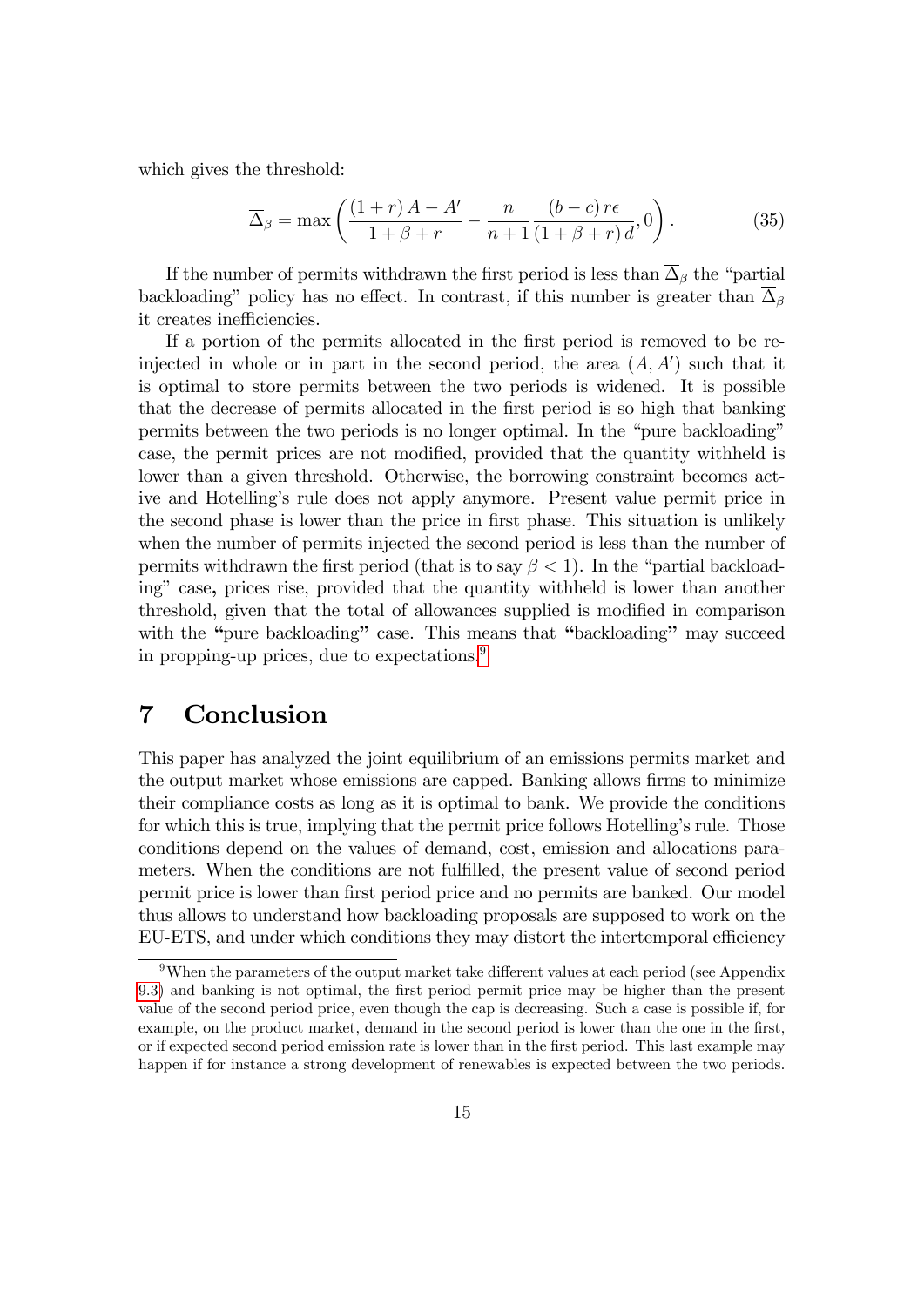of the market. Our model provides elements on how to make those adjustments taking into account structural of the fundamentals in the output market of firms under environmental constraints.

Acknowledgments A. Creti gratefully acknowledges nancial support from the Ecole Polytechnique ChairEDF-Sustainable Development, and the Business Sustainability Initiative at Europlace Institute of Finance.

### 8 References

- Carmona, R., Fehr, M., Hinz, J., 2009, "Optimal Stochastic Control and Carbon Price Formation", SIAM Journal on Control and Optimization  $48(4)$ ,  $2168-2190$ .
- Chevalier, J., 2012, "Carbon Price Drivers: An Updated Literature Review", Journal of Economic Surveys  $26(1)$ , 157–176.
- Cronshaw, M.B., Kruse, J.B., 1996, "Regulated Firms in Pollution Permit Markets with Banking", Journal of Regulatory Economics  $9(2)$ , 179–189.
- Ellerman, A.D., and Montero, J.P. 2007, "The Efficiency and Robustness of Allowance Banking in the U.S. Acid Rain Program", Energy Journal  $28(4)$ ,  $205-233$ .
- European Commission, 2012, "The state of the European carbon market in 2012".
- Hintermann, B., 2009, "Market Power and Windfall Profits in Emission Permit Markets", CEPE Working Paper No. 62.
- Hinz, J., Novikov, A., 2010, "On fair pricing of emission-related derivatives", Bernoulli  $16(4)$ , 1240-1261.
- Kling, C., Rubin, J., 1997, "Bankable permits for the control of environmental pollution", Journal of Public Economics 64, 101-115.
- Maeda, A., 2004, "Impact of Banking and Forward Contracts on Tradable Permit Markets", Environmental Economics and Policy Studies  $6(2)$ ,  $81-102$ .
- Montero, J.-P., Liski, M., 2005, "A note on market-power in emissions permits market with banking", Environmental & Resource Economics, 31: 159–173.
- Montero, J.-P., 2009, "Market power in pollution permits markets" The Energy Journal 30,  $115 - 142.$
- Peluchon, B., 2011, "Banking and borrowing in emissions trading systems", EDF Working Paper.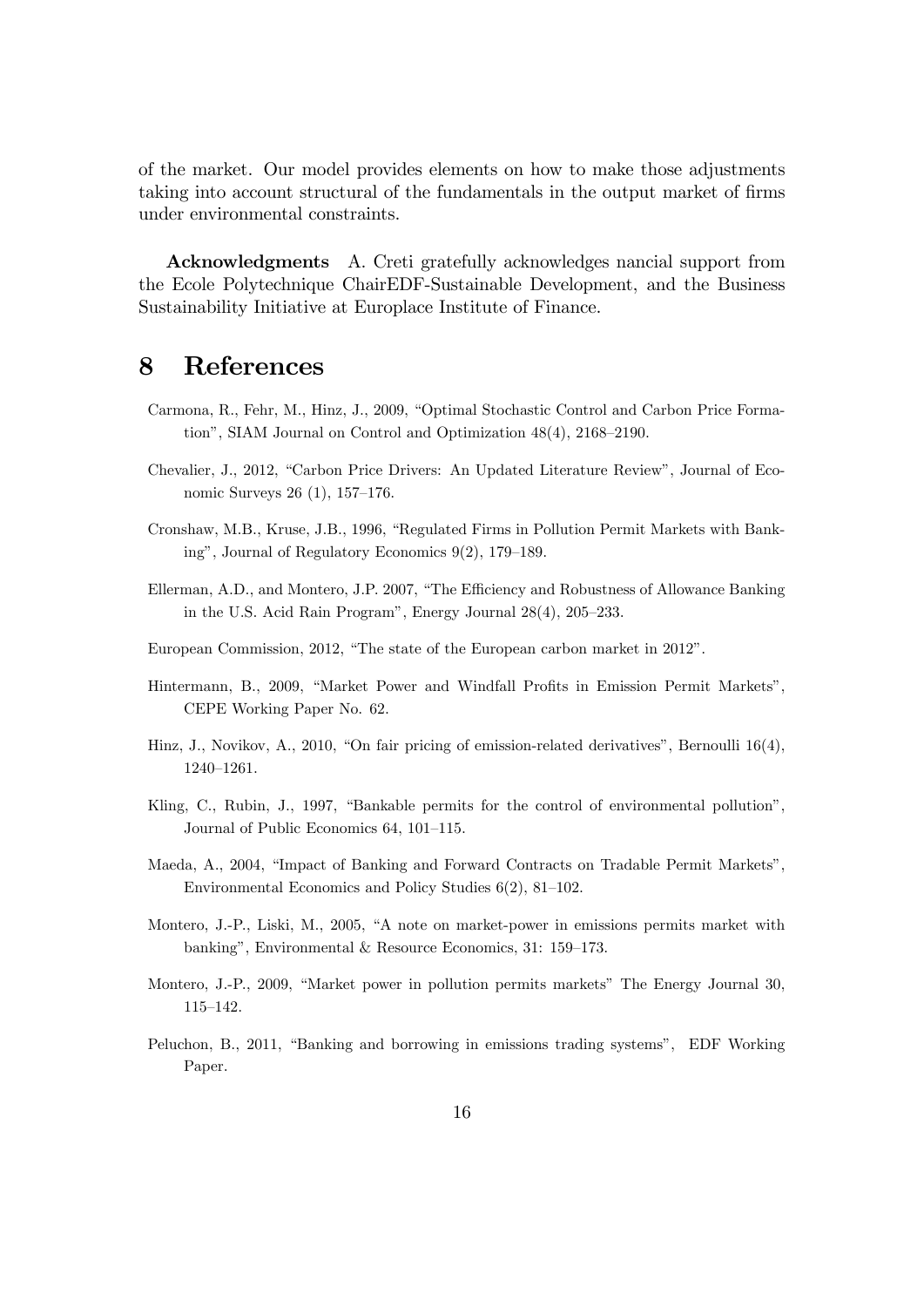- Requate, T., 2005, "Environmental Policy under Imperfect Competition: A Survey", Economics working paper / Christian-Albrechts-Universität Kiel, Department of Economics, No. 2005,12.
- Rubin, J., 1996, "A model of intertemporal emission trading, banking, and borrowing", Journal of Environmental Economics and Management 31, 269–286.
- Schennach S.M., 2000, "The Economics of Pollution Permit Banking in the Context of Title IV of the 1990 Clean Air Act Amendments", Journal of Environmental Economics and Management 40, 189-210.
- Taschini, L., 2009, "Environmental economics and modeling marketable permits: A survey",. Asian Pacific Financial Markets  $17$  (4),  $325-343$ ,  $2010$ .

### 9 Appendix

### <span id="page-18-0"></span>9.1 Evolution of CO2 price

Insert Figure4.gif

Figure 4: Prix spot EUA in  $\epsilon$ /t (Source - Point Carbon)

#### <span id="page-18-1"></span>9.2 Effect of banking on mark-up rate.

Without banking, the mark-up rate of the first period is given by

<span id="page-18-2"></span>
$$
m = \frac{p - c - \epsilon \sigma_{nb}}{c + \epsilon \sigma_{nb}} = \frac{dA}{nb\epsilon - (1+n) dA},\tag{36}
$$

and the mark-up rate of the second period

<span id="page-18-4"></span>
$$
m' = \frac{p' - c - \epsilon \sigma'_{nb}}{c + \epsilon \sigma'_{nb}} = \frac{dA'}{nb\epsilon - (1+n) dA'}.
$$
 (37)

These rates are increasing functions of the number of permits and decreasing functions of n and of the emission factor  $\epsilon$ . With banking, the mark-up rate of the first period is given by

<span id="page-18-3"></span>
$$
m^* = \frac{nr(b-c)\epsilon + (1+n)d(A+A')}{(1+n)[n(2b+cr)\epsilon - (1+n)d(A+A')]}
$$
(38)

and the mark-up rate of the second period is equal to

<span id="page-18-5"></span>
$$
m'^* = \frac{nr(b-c)\epsilon - (1+n)d(A+A')}{(1+n)[n(cr-2(1+r)b)\epsilon + (1+n)(1+r)d(A+A')]}.
$$
 (39)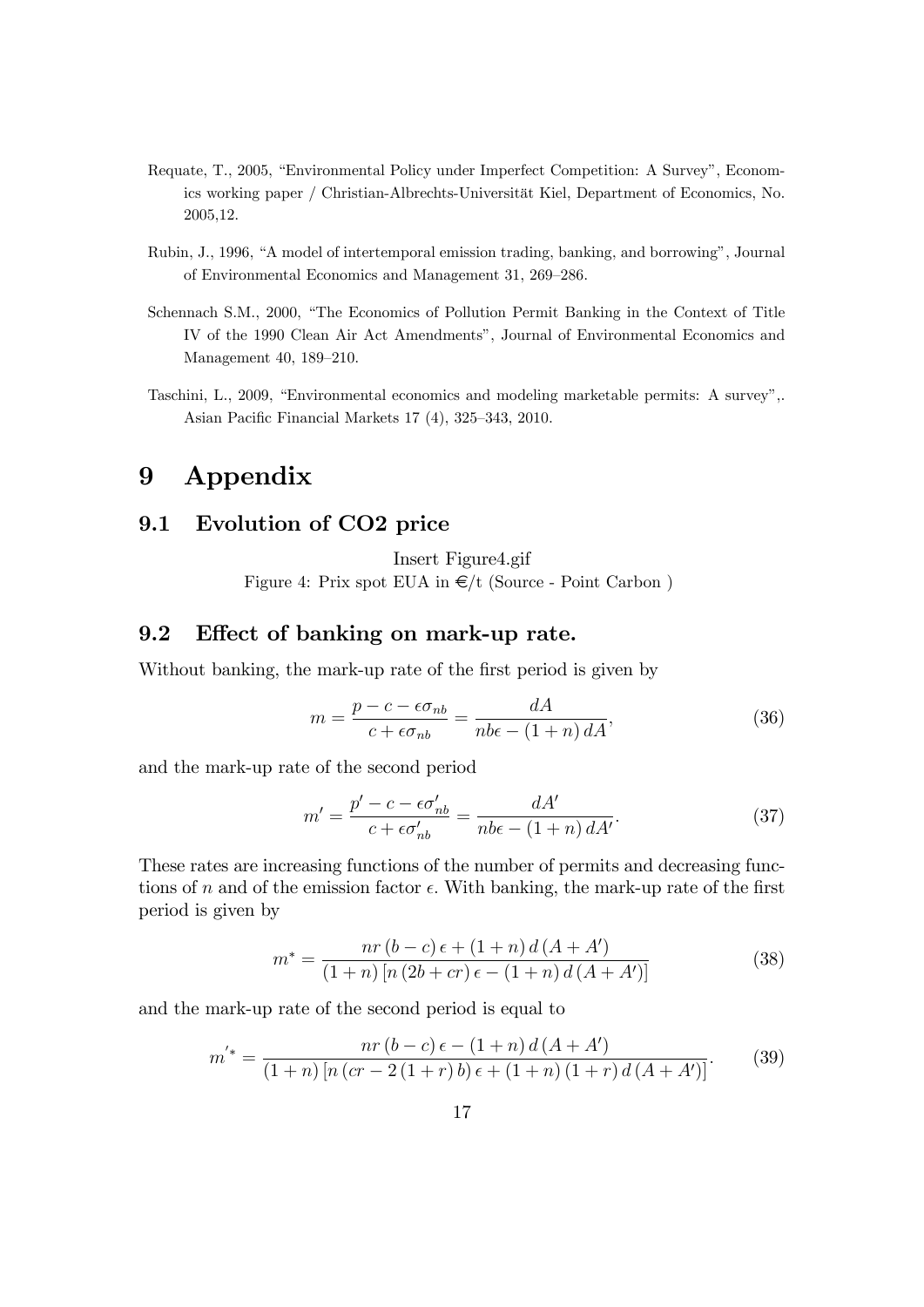These rates are decreasing functions of the number of permits and tend obviously to 0 as *n* tends to infinity. Combining Equations [\(36\)](#page-18-2) and [\(38\)](#page-18-3) yield  $m > m^*$ if Equation  $(10)$  is verified. As a result, store permits in the first period reduces the mark-up of the first period. What is the effect of storage on the mark-up of the second period? Combining Equations [\(37\)](#page-18-4) and [\(39\)](#page-18-5) yields  $m' < m'^*$  if  $A > S$ where

$$
S = \frac{n^2}{n+1} \frac{b(b-c)r\epsilon^2}{d((1+n) dr A' + b n \epsilon)} + \frac{A'(n (1+r) b\epsilon - A'(1+n) dr)}{(1+n) dr A' + b n \epsilon}.
$$

We show that if  $A < \frac{n}{1+n}$  $b\epsilon$  $\frac{\partial e}{\partial d}$  (true from [\(15\)](#page-10-0)) then [\(10\)](#page-9-1) implies  $A > S$ . Therefore, store permits in the first period increases the mark-up of the second period.

#### <span id="page-19-0"></span>9.3 General case

We consider the case in which  $c' \neq c, b' \neq b$ ,  $d' \neq d$  and  $e_0 \neq e'_0$  $v_0'$ . If the number of permits  $A + A'$  is such as

$$
A + A' \leqslant \frac{n}{n+1} \left( \frac{\left(b-c\right) d' \epsilon + \left(b' - c'\right) d \epsilon'}{d d'} - \frac{d' \left(e_0 - \epsilon\right) \epsilon + d \left(e'_0 - \epsilon'\right) \epsilon'}{d d'} \right) \tag{40}
$$

then the Örms are constrained. If furthermore

<span id="page-19-1"></span>
$$
(1+r) d\epsilon'^2 A - d'\epsilon^2 A' > \frac{n}{n+1} \left[ (1+r) (b-c-e_0) \epsilon' - (b'-c'-e'_0) \epsilon + r\epsilon \epsilon' \right] \epsilon \epsilon'
$$
\n
$$
(41)
$$

there is an opportunity to store permits and at equilibrium the abscence of arbitrage opportunities, AOA is characterized by  $(AOA)$  and equilibrium is defined by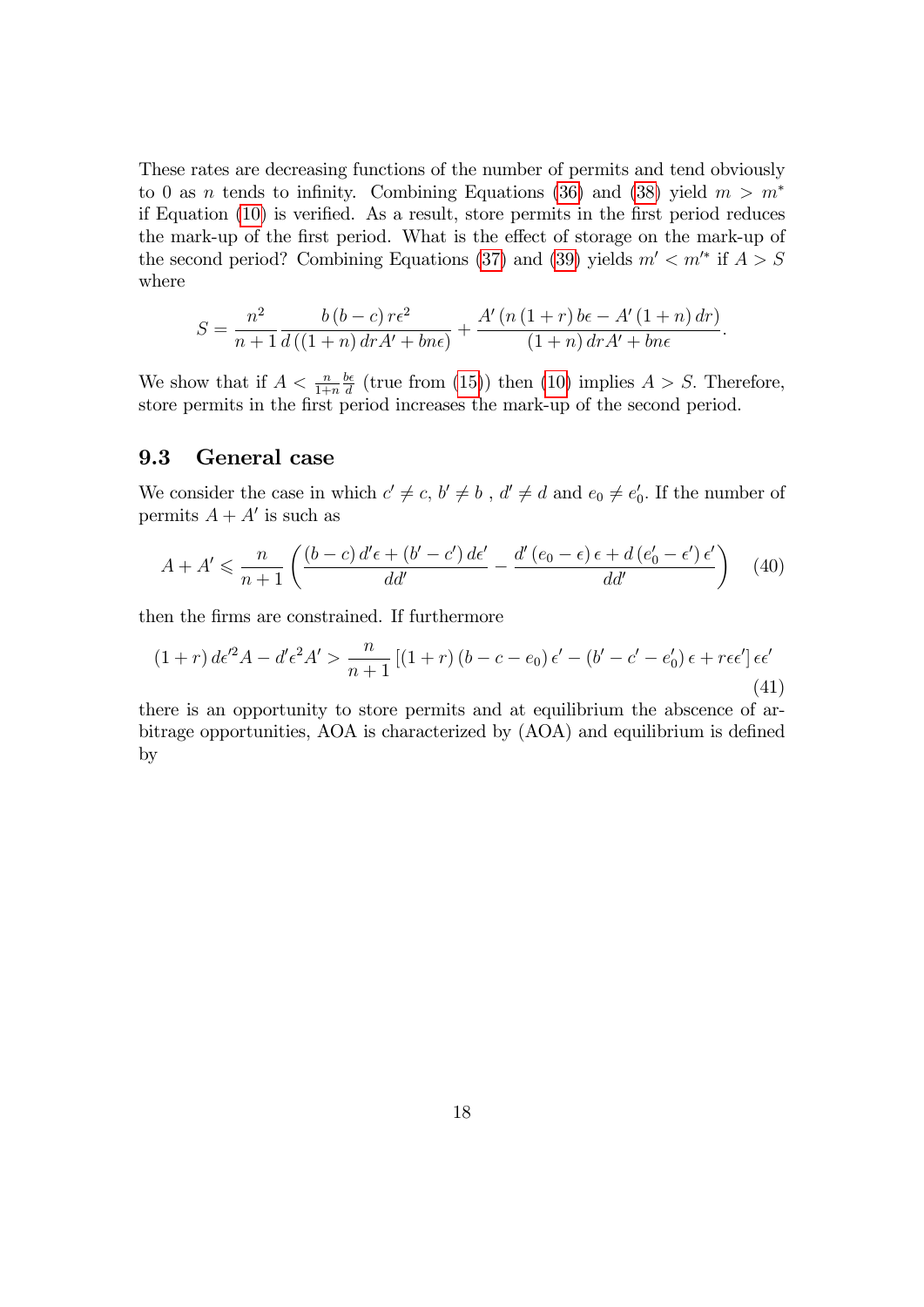$$
\sigma = \frac{(b-c) d'\epsilon + (b'-c') d\epsilon'}{d'\epsilon^2 + d(1+r) \epsilon'^2} - \frac{n+1}{n} \frac{(A+A') dd'}{d'\epsilon^2 + d(1+r) \epsilon'^2} - \frac{d'(e_0-\epsilon) \epsilon + d(e'_0-\epsilon') \epsilon'}{d'\epsilon^2 + d(1+r) \epsilon'^2},
$$
\n(42)

$$
\sigma' = (1+r)\sigma,
$$
\n(AOA)  
\n
$$
\overline{z} = \frac{(1+r)d\epsilon'^{2}A - d'\epsilon^{2}A'}{d\epsilon'^{2}A + d'\epsilon'^{2}A'} + \frac{[(b'-c')\epsilon - (1+r)(b-c)\epsilon']\epsilon\epsilon'}{d\epsilon'^{2}A + d'\epsilon'^{2}A'}
$$

$$
= \frac{(1+r) \, \mathrm{d}t}{n \, (d'\epsilon^2 + d(1+r) \, \epsilon'^2)} + \frac{[(0-c)\, \mathrm{d}t + r] \, (0-c)\, \mathrm{d}t}{(n+1) \, (d'\epsilon^2 + d(1+r) \, \epsilon'^2)} + \frac{[(1+r) \, e_0 \epsilon' - (r\epsilon' + e'_0) \, \epsilon] \, \epsilon \epsilon'}{(n+1) \, (d'\epsilon^2 + d(1+r) \, \epsilon'^2)}
$$
(43)

$$
q = \frac{d'(A + A')\epsilon}{n(d'\epsilon^2 + d(1+r)\epsilon'^2)} - \frac{[(b'-c')\epsilon - (1+r)(b-c)\epsilon']\epsilon'}{(n+1)(d'\epsilon^2 + d(1+r)\epsilon'^2)} - \frac{[(1+r)\epsilon_0\epsilon' - (r\epsilon' + e'_0)\epsilon]\epsilon'}{(n+1)(d'\epsilon^2 + d(1+r)\epsilon'^2)},
$$
\n
$$
q' = \frac{d(1+r)(A + A')\epsilon'}{n(d'\epsilon^2 + d(1+r)\epsilon'^2)} + \frac{[(b'-c')\epsilon - (1+r)(b-c)\epsilon']\epsilon}{(n+1)(d'\epsilon^2 + d(1+r)\epsilon'^2)}
$$
\n(44)

$$
= \frac{\pi (1+r)(1+r+1)e^{-r}}{n (d'\epsilon^2 + d(1+r) \epsilon'^2)} + \frac{\pi}{(n+1) (d'\epsilon^2 + d(1+r) \epsilon'^2)} + \frac{[(1+r)e_0\epsilon' - (r\epsilon' + e'_0)\epsilon]\epsilon}{(n+1) (d'\epsilon^2 + d(1+r) \epsilon'^2)}
$$
(45)

If the condition  $(41)$  does not hold then the equation of AOA is not verified and the equilibrium is defined by

$$
\sigma_{nb} = \frac{b-c}{\epsilon} - \frac{(1+n) dA}{n} \frac{dA}{\epsilon^2} - \frac{e_0 - \epsilon}{\epsilon}, \tag{46}
$$

$$
\sigma'_{nb} = \frac{b'-c'}{\epsilon'} - \frac{(1+n)}{n} \frac{dA'}{\epsilon'^2} - \frac{e'_0 - \epsilon'}{\epsilon'},\tag{47}
$$

$$
q_{nb} = \frac{A}{n\epsilon},\tag{48}
$$

$$
q'_{nb} = \frac{A'}{n\epsilon'}.
$$
\n(49)

Notice that the mark-up rates are the same as in the case without abatement cost.The area of AOA is larger when there are abatement costs. The possibility to switch technology bearing abatement costs in order to emit less emission provides flexibility to the firm. As a result, permit prices after switching technologies are weaker than before and the area where prices of  $CO<sub>2</sub>$  permits are zero is wider.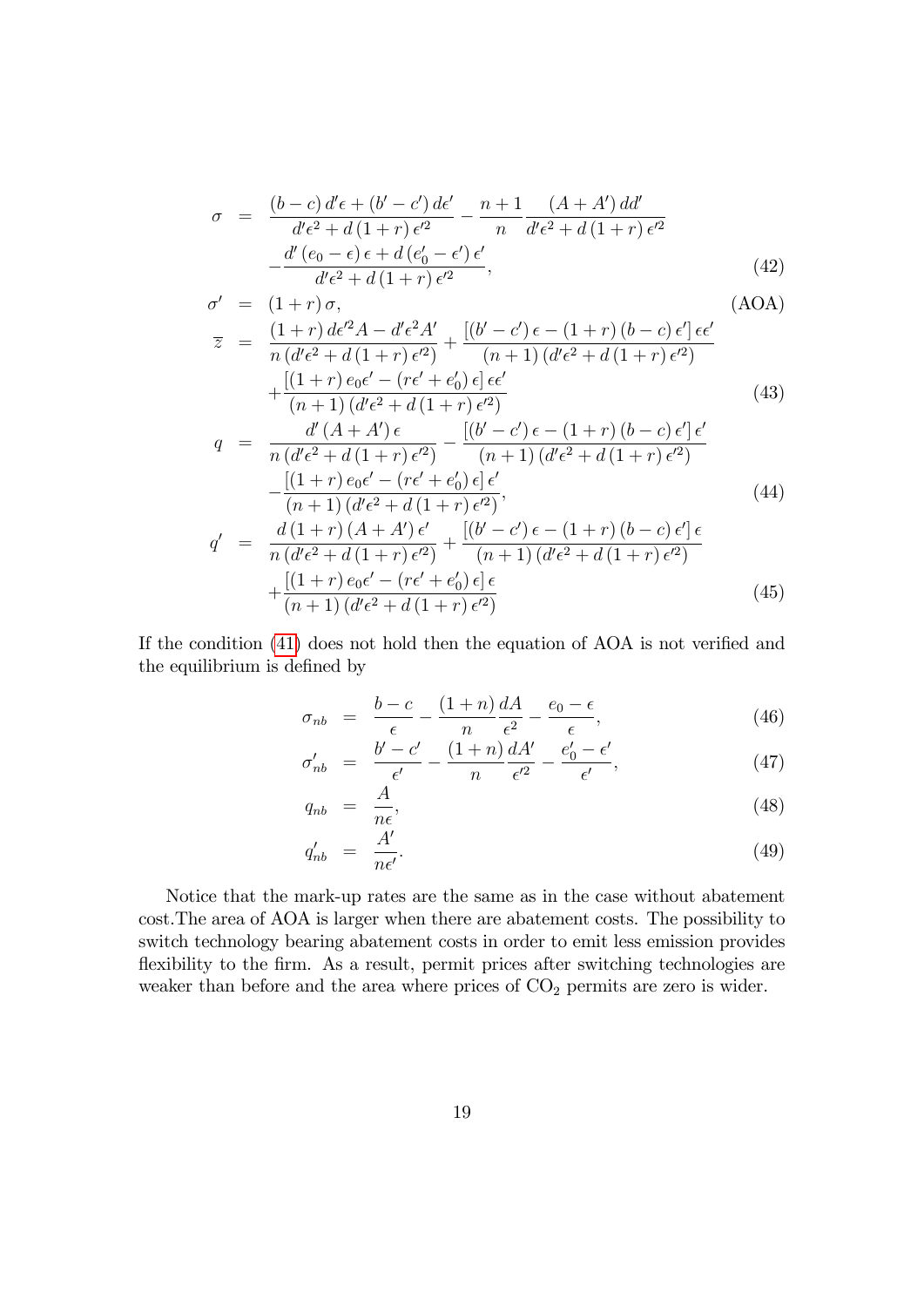





Figure 2:  $CO<sub>2</sub>$  prices as a function of  $A$ .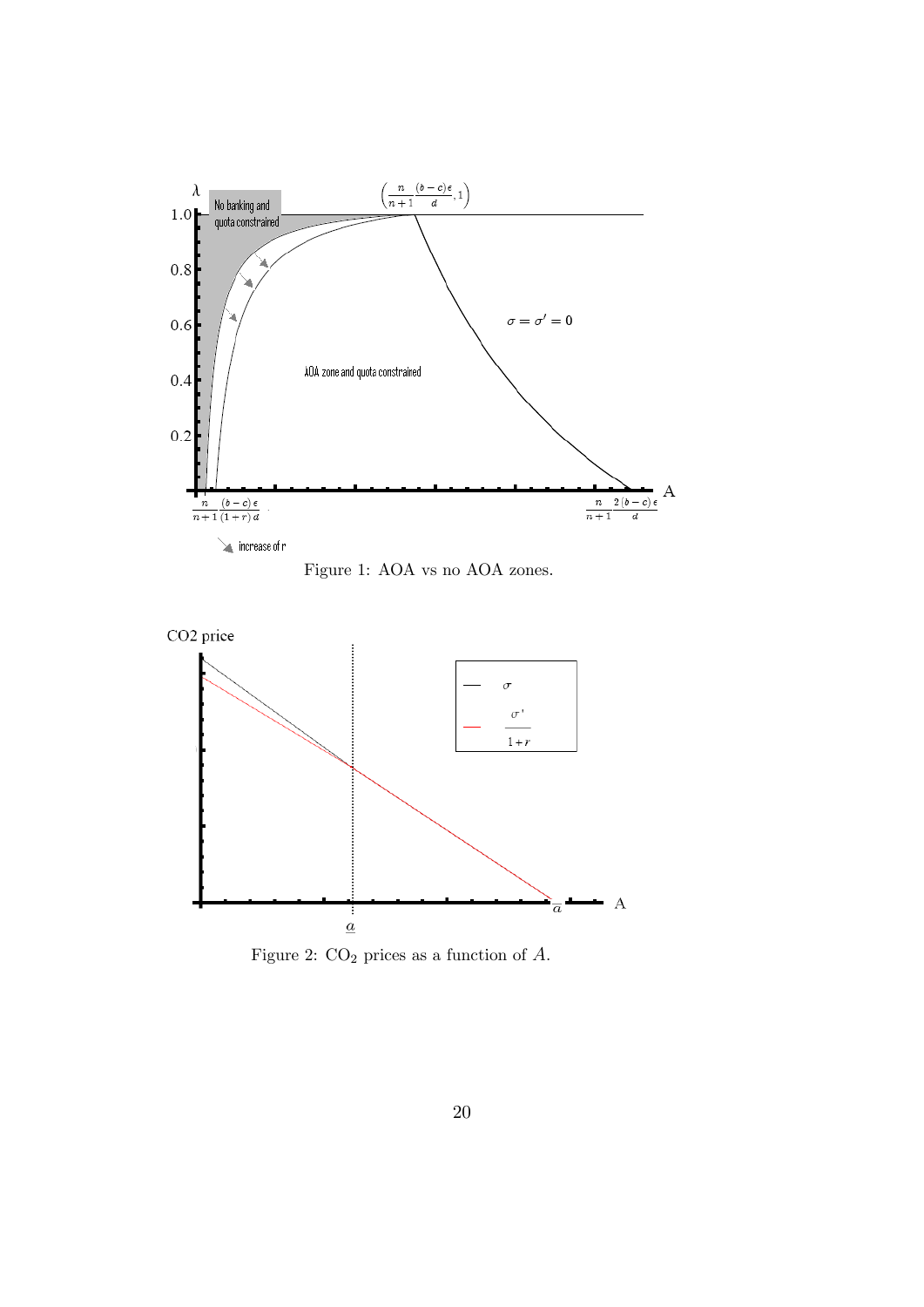



Figure 3.b: Impact of "backloading" on  $\mathrm{CO}_2$  prices where  $\Delta$  $=\Delta_2 > \Delta$